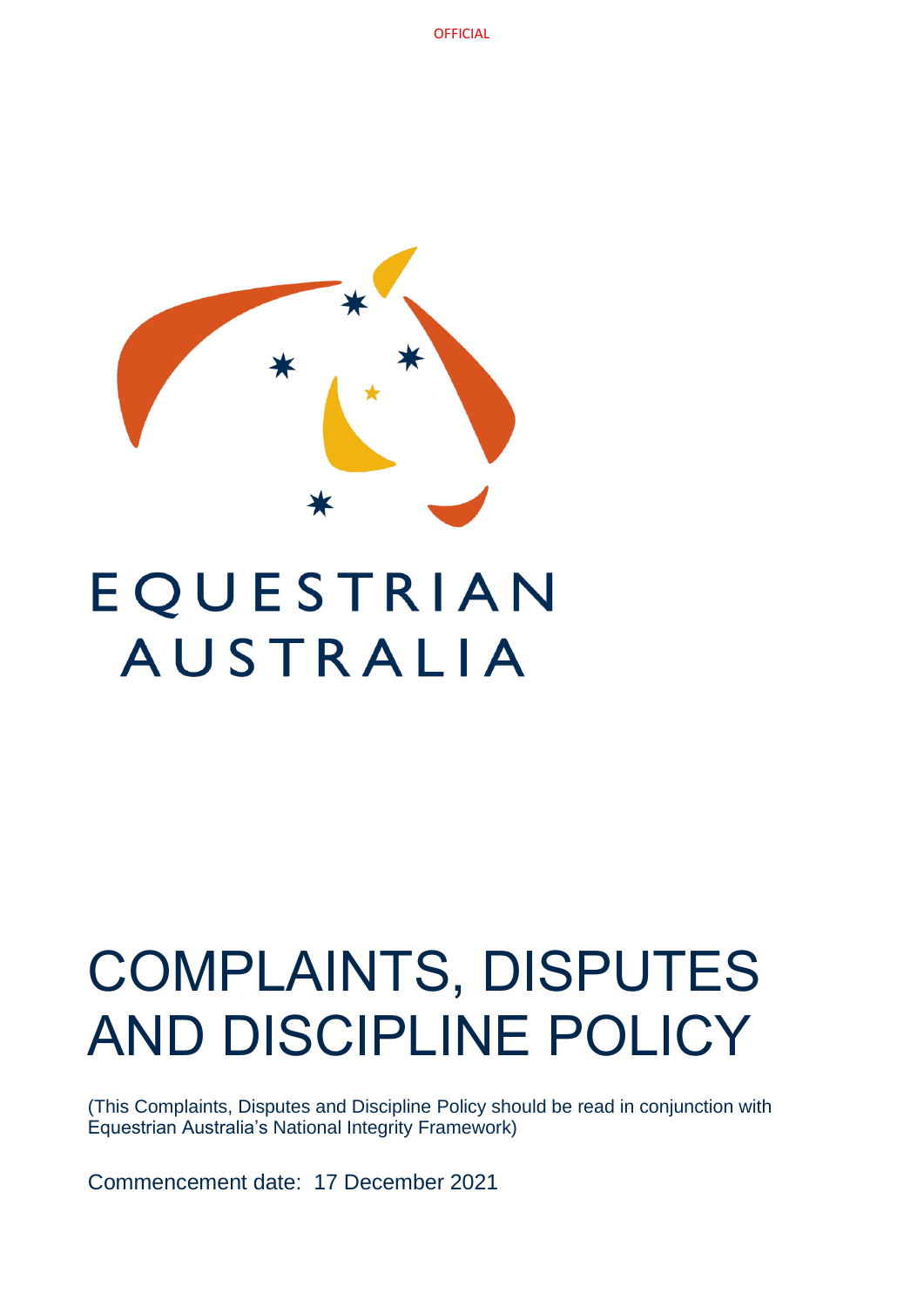

# **Document Review**

This Complaints, Disputes and Discipline Policy forms part of Equestrian Australia's integrity policies and sits within the National Integrity Framework. It will be reviewed on a regular basis by Sport Integrity Australia and Equestrian Australia with the next review scheduled between September - December 2022.

| Version | <b>Commencement Date</b> | Date Endorsed  | Endorsed By | <b>Revision Date</b>      |
|---------|--------------------------|----------------|-------------|---------------------------|
|         | 17 December 2021         | 8 October 2021 | EA Board    | September – December 2022 |
|         |                          |                |             |                           |
|         |                          |                |             |                           |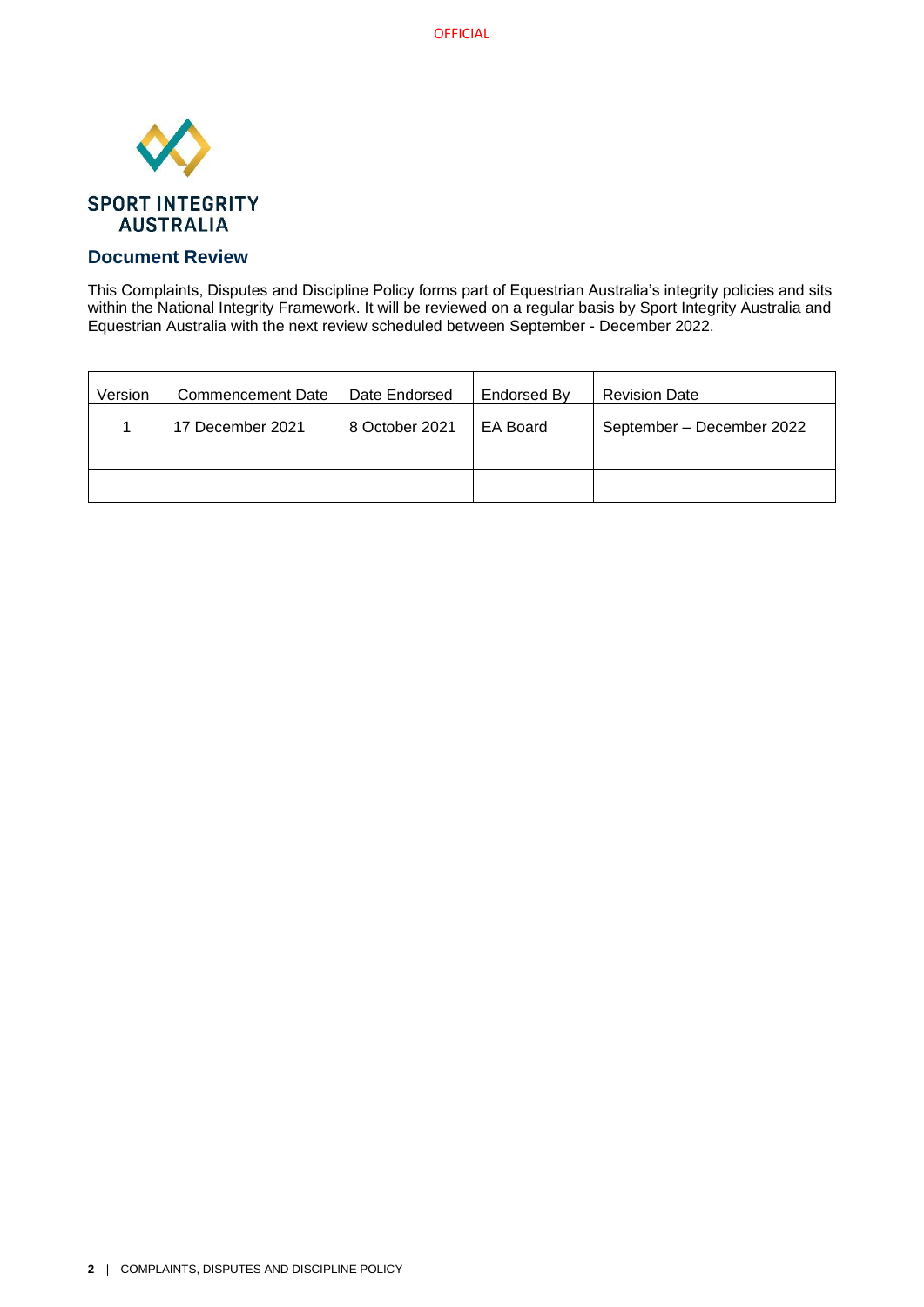# **TABLE OF CONTENTS**

| 1.         | <b>Introduction</b>                                                        | 1        |
|------------|----------------------------------------------------------------------------|----------|
| 2.         | <b>Definitions</b>                                                         | 1        |
| 3.         | <b>Preliminary Matters</b>                                                 | 3        |
| 3.1        | What is a Complaint?                                                       | 3        |
| 3.2        | What is an Alleged Breach?                                                 | 3        |
| 3.3        | What is not an Alleged Breach?                                             | 3        |
| 3.4        | Who can be a Complainant?                                                  | 3        |
| 3.5        | Who can be a Respondent?                                                   | 3        |
| 3.6        | Standard of Proof                                                          | 4        |
| 3.7        | Confidentiality                                                            | 4        |
| 3.8        | <b>Public disclosure of Sanctions</b>                                      | 5        |
| 3.9        | Failure to cooperate                                                       | 5        |
| 3.10       | <b>Vulnerable Persons</b>                                                  | 5        |
| 3.11       | Appointment of Equestrian Australia Complaint Manager                      | 6        |
| 3.12       | Time limits                                                                | 6        |
| 3.13       | Management of Complaints                                                   | 6        |
| <u>4.</u>  | <b>How to Make a Complaint</b>                                             | 6        |
| 4.1        | Submitting a Complaint                                                     | 6        |
| 4.2        | Withdrawing a Complaint                                                    | 6        |
| 5.         | <b>Complaint Assessment</b>                                                | 6        |
| 5.1        | Initial Threshold Questions/ Determining whether the Complaint is in-scope | 6        |
| 5.2        | Notification to Parties                                                    | 7        |
| 5.3        | Assessment                                                                 | 8        |
| 5.4        | <b>External Referral</b>                                                   | 8        |
| 5.5        | Referral to Alternative Dispute Resolution                                 | 8        |
| 5.6        | <b>Provisional Action</b>                                                  | 9        |
| 5.7        | Unreasonable demands/behaviours                                            | 10       |
| 6.         | <b>Assessment Findings and Determination</b>                               | 10       |
| 6.1        |                                                                            |          |
|            | Findings and Determination of Sport Integrity Australia                    | 10       |
| 6.2        | Equestrian Australia to manage Resolution Process                          | 10       |
|            |                                                                            |          |
| 7.         | <b>Resolution Process</b>                                                  | 10<br>10 |
| 7.1<br>7.2 | No Further Action<br><b>Breach Notice</b>                                  | 11       |
|            |                                                                            | 11       |
| 7.3<br>7.4 | Resolution without a hearing<br>Referral to a hearing                      | 11       |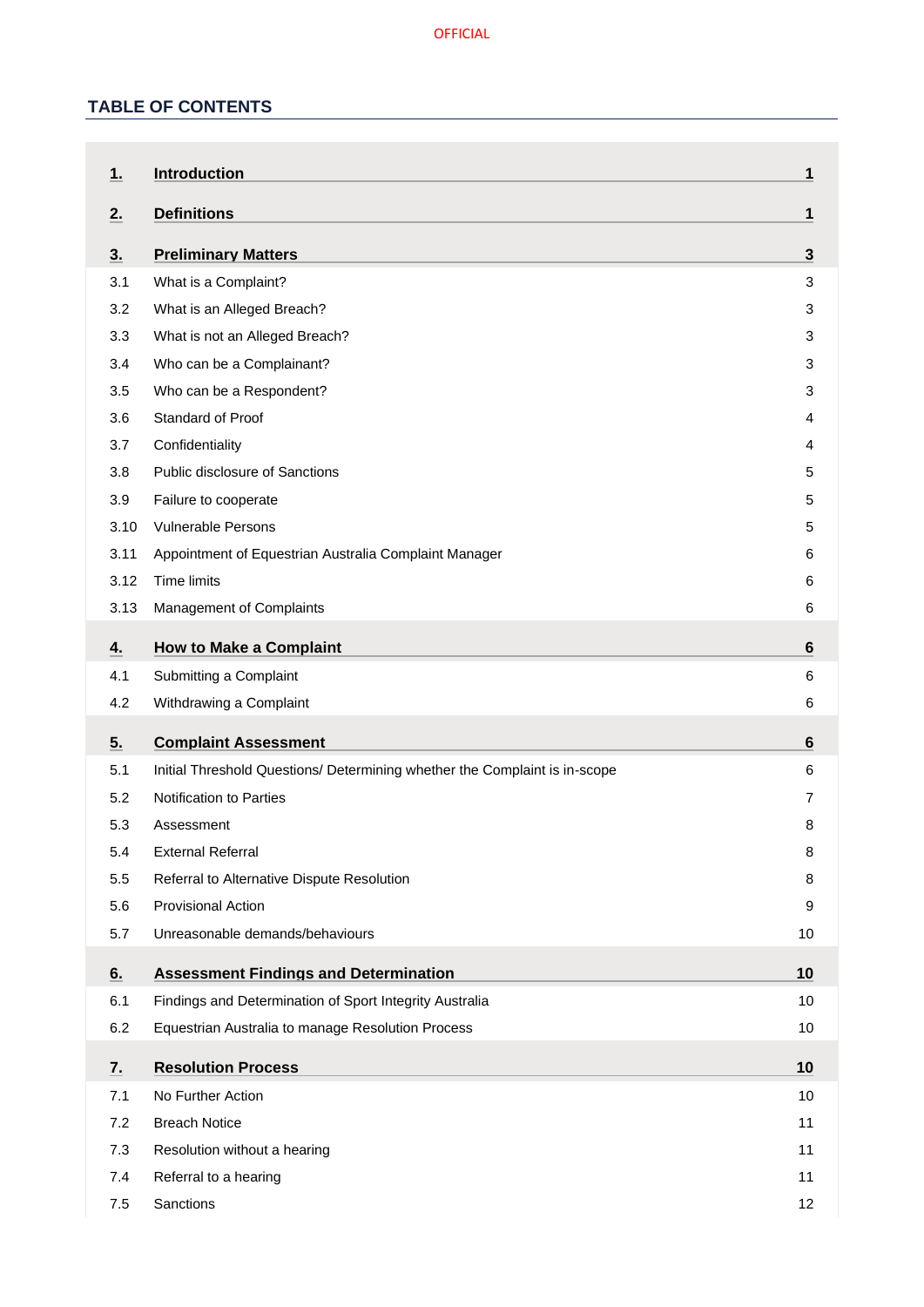| 8.   | <b>Hearing Tribunals</b>                                      | 13 |  |
|------|---------------------------------------------------------------|----|--|
| 8.1  | Arbitration in the NST                                        | 13 |  |
| 8.2  | Internal Hearing Tribunal                                     | 13 |  |
| 8.3  | Parties and right to attend hearings                          | 13 |  |
| 8.4  | Notification of Hearing Tribunal decision                     | 13 |  |
| 9.   | <b>Appeals</b>                                                | 13 |  |
| 9.1  | Decisions subject to appeal                                   | 13 |  |
| 9.2  | Persons entitled to appeal                                    | 14 |  |
| 9.3  | Grounds of appeal                                             | 14 |  |
| 9.4  | Notice of appeal                                              | 14 |  |
| 9.5  | Appeals in the NST Appeals Division                           | 15 |  |
| 9.6  | Internal Appeals Tribunal                                     | 15 |  |
| 9.7  | Determination for Appeal Tribunal                             | 15 |  |
| 9.8  | Notification of Appeal Tribunal decision                      | 15 |  |
| 10.  | <b>Finalising Complaints</b>                                  | 15 |  |
| 10.1 | <b>Finalisation of Resolution Process</b>                     | 15 |  |
| 10.2 | Notification of outcome and implementation of Sanction        | 15 |  |
| 10.3 | Recording Decisions and Outcomes                              | 16 |  |
| 11.  | <b>Interpretation &amp; Other Information</b>                 | 16 |  |
| 11.1 | Commencement                                                  | 16 |  |
| 11.2 | Prior complaints                                              | 16 |  |
| 11.3 | Requirements for Equestrian Organisations                     | 16 |  |
| 11.4 | Interpretation                                                | 16 |  |
| 11.5 | Amendment                                                     | 16 |  |
|      | <b>SCHEDULE 1 - Internal Hearing Tribunal Procedure</b>       | 17 |  |
|      |                                                               |    |  |
|      | <b>SCHEDULE 2 - Internal Appeals Tribunal Procedure</b><br>21 |    |  |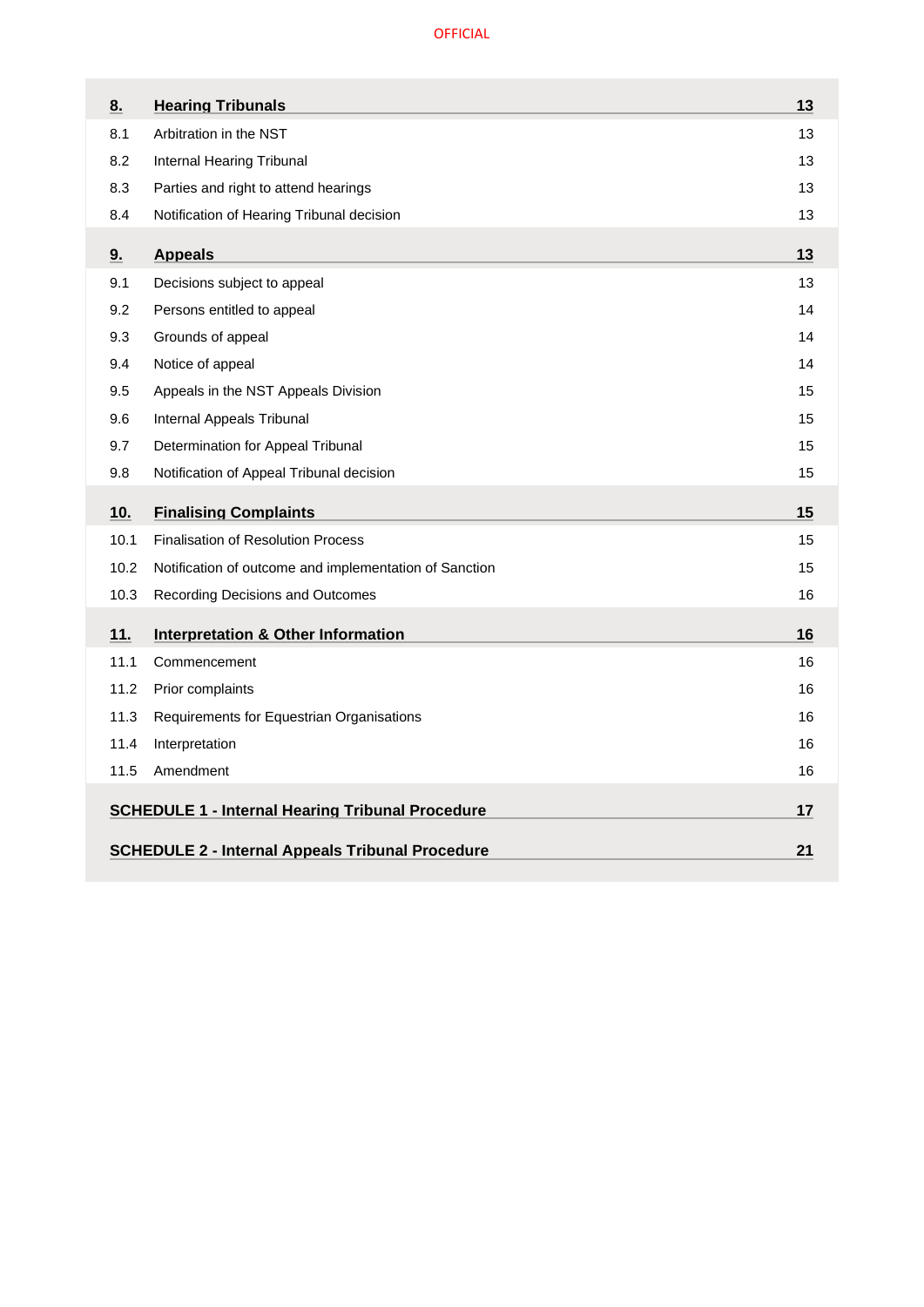# <span id="page-4-0"></span>**1. Introduction**

The Complaints, Disputes and Discipline Policy:

- is a collaboration between Equestrian Australia and its Member Branches, Sport Integrity Australia and the National Sports Tribunal and will provide an independent, transparent, and fair complaint management system for all involved in Equestrian.
- sets out the process for resolving complaints and disciplinary action arising from a Relevant Person or Relevant Organisation engaging in Prohibited Conduct under the National Integrity Framework and associated Integrity Policies including child safeguarding, member protection, competition manipulation, sports wagering and misuse of drugs and medicine.
- only manages complaints in relation to the National Integrity Framework and does not manage complaints in relation to eligibility and selection, competition-related rules, personal grievances, code of conduct or governance matters.

The Complaints, Disputes and Discipline Policy has been designed to ensure sport integrity related complaints are dealt with efficiently and effectively and that all involved in Equestrian have confidence that prohibited conduct will be managed via the most appropriate resolution and discipline mechanism.

# <span id="page-4-1"></span>**2. Definitions**

In this Complaints, Disputes and Discipline Policy the definitions of words in the singular include the plural and vice versa. The following words have the corresponding meaning:

**Activity** has the meaning given in the National Integrity Framework

**Alleged Breach** has the meaning given in clause [3.2.](#page-6-2)

**Alternative Dispute Resolution** is a collective term for processes, such as mediation, to resolve disputes without the need for litigation that will be applied to resolve the alleged breach in accordance with clause [5.5.](#page-11-2)

**Appeals Tribunal** means the appeals tribunal established under clause [9,](#page-16-5) being either the NST Appeals Division or an Internal Tribunal as provided in this Policy.

**Arbitration** means the hearing and binding determination of a dispute conducted by a Hearings Tribunal or Appeals Tribunal.

**Complaint** means a formal notification of a complaint relating to Prohibited Conduct by a Respondent of an Eligible Policy.

**Complaints Process** means the process of handling and resolving a Complaint under this Policy from the point where the Complaint is received to the finalisation of the Resolution Process.

**Complainant** means a person who or Relevant Organisation which makes a Complaint about an Alleged Breach by a Respondent in accordance with this Policy.

**Disciplinary Action** means disciplinary action as set out in the Resolution Process.

**Eligible Policies** means the following Equestrian Australia Integrity Policies adopted under the National Integrity Framework:

- (a) Child Safeguarding Policy;
- (b) Competition Manipulation and Sport Wagering Policy;
- (c) Improper Use of Drugs and Medicine Policy;
- (d) Member Protection Policy; and
- (e) National Integrity Framework.
- **1** | COMPLAINTS, DISPUTES AND DISCIPLINE POLICY Version 1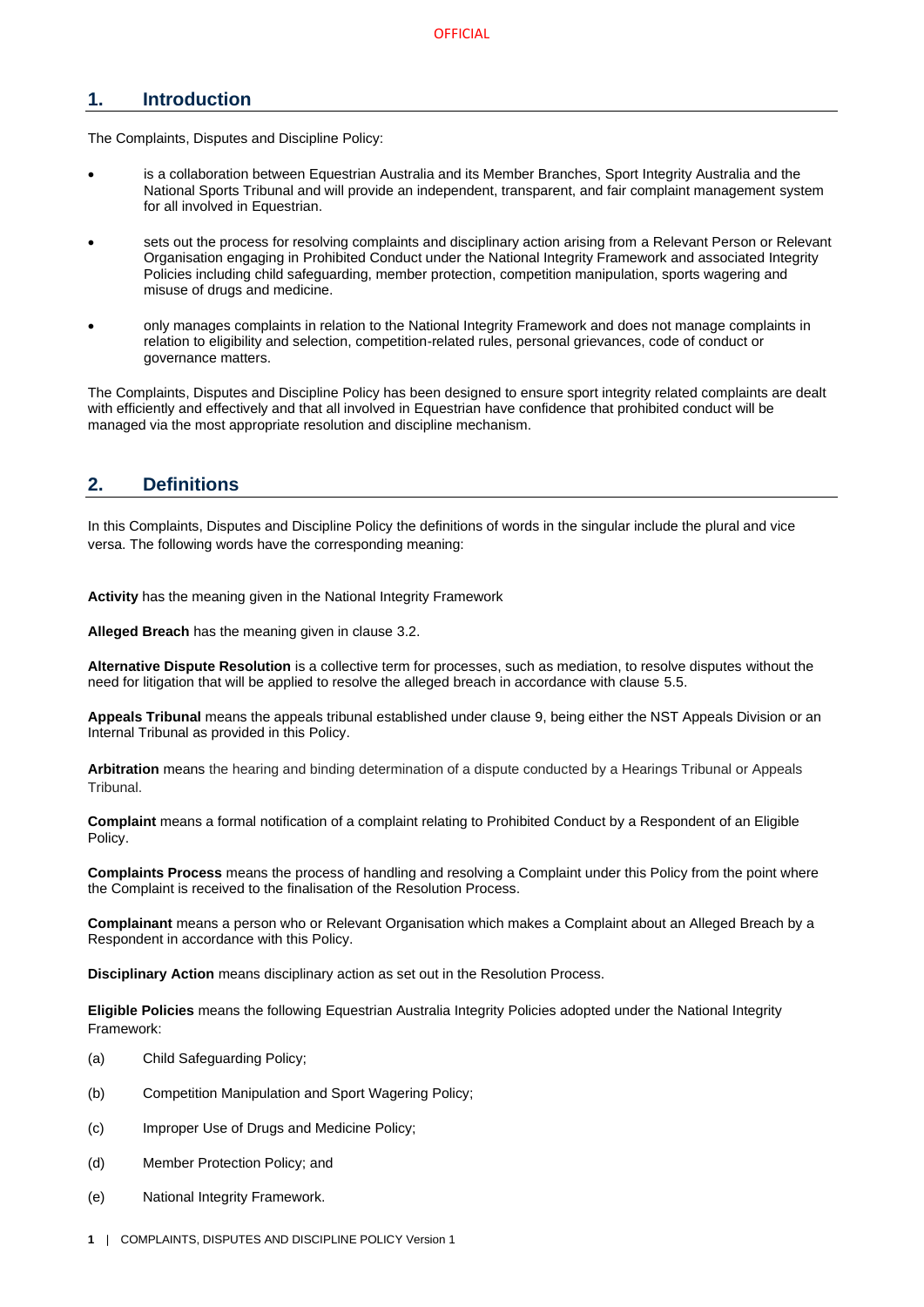**Employment Matter** means a Complaint relating to an Employee in the course of their employment duties.

**Equestrian** has the meaning given in the National Integrity Framework.

**Equestrian Australia** has the meaning given in the National Integrity Framework.

**Equestrian Australia Complaint Manager** means the person appointed by Equestrian Australia under clause [3.11](#page-9-0) to manage Complaints under this Policy.

**Framework** has the meaning given in the National Integrity Framework.

**Hearings Tribunal** means the first instance tribunal established under clause [8.1,](#page-16-1) being either the NST General Division or an Internal Tribunal as provided in this Policy.

**Integrity Policy** has the meaning given in the National Integrity Framework

**Legal Practitioner** is a person holding a current practising certificate as a lawyer or barrister in any Australian jurisdiction.

**Member Organisation** has the meaning given in the National Integrity Framework

**National Integrity Framework** has the meaning given in the Equestrian Australia National Integrity Framework document.

**NST** National Sports Tribunal

#### **NST Act – see 'NST Legislation'**

**NST Eligible Matter** means an Alleged Breach that is a kind of dispute<sup>1</sup> that falls within the jurisdiction of the NST.

**NST Excluded Matter** means an Alleged Breach that is a kind of dispute that is expressly excluded from the NST's jurisdiction.

**NST Legislation** means the *National Sports Tribunal Act 2019* (Cth) (**NST Act**) and all legislative and notifiable instruments adopted under the NST Act<sup>2</sup>.

**Personal Grievance** means any form of grievance between two or more people (including individuals and bodies corporate) that does not concern or allege a breach of an Eligible Policy.

**Policy** means this Complaints, Disputes and Discipline Policy, including any schedules and annexures.

**Prohibited Conduct** means conduct described as such in an Eligible Policy.

**Provisional Action** has the meaning given in clause [5.6.](#page-12-0)

Protected Disclosure means, where a Sport Organisation is a "regulated entity"<sup>3</sup> under the whistleblower laws<sup>4</sup> in the *Corporations Act 2001* (Cth), a disclosure of information to the Sport Organisation that qualifies for protection under those laws<sup>5</sup>.

**Relevant Organisation** has the meaning given in the National Integrity Framework.

**Relevant Person** has the meaning given in the National Integrity Framework.

 $\overline{\phantom{a}}$ 

<sup>&</sup>lt;sup>1</sup> See NST Legislation for more information.

<sup>2</sup> Such as the *National Sports Tribunal Rule 2020* (Cth), *National Sports Tribunal (Practice and Procedure) Determination 2020* (Cth), *National Sports Tribunal Act 2019 - Principles for Allocating a Member to a Dispute 2020* (Cth), or such other legislative instruments issued under the NST Act from time to time.

<sup>3</sup> Refer to section 1317AAB of the *[Corporations Act 2001](https://www.legislation.gov.au/Details/C2020C00093/Html/Volume_5#_Toc33706032)* (Cth).

<sup>4</sup> As above, Part 9.4AAA.

<sup>5</sup> As above, s 1317AA.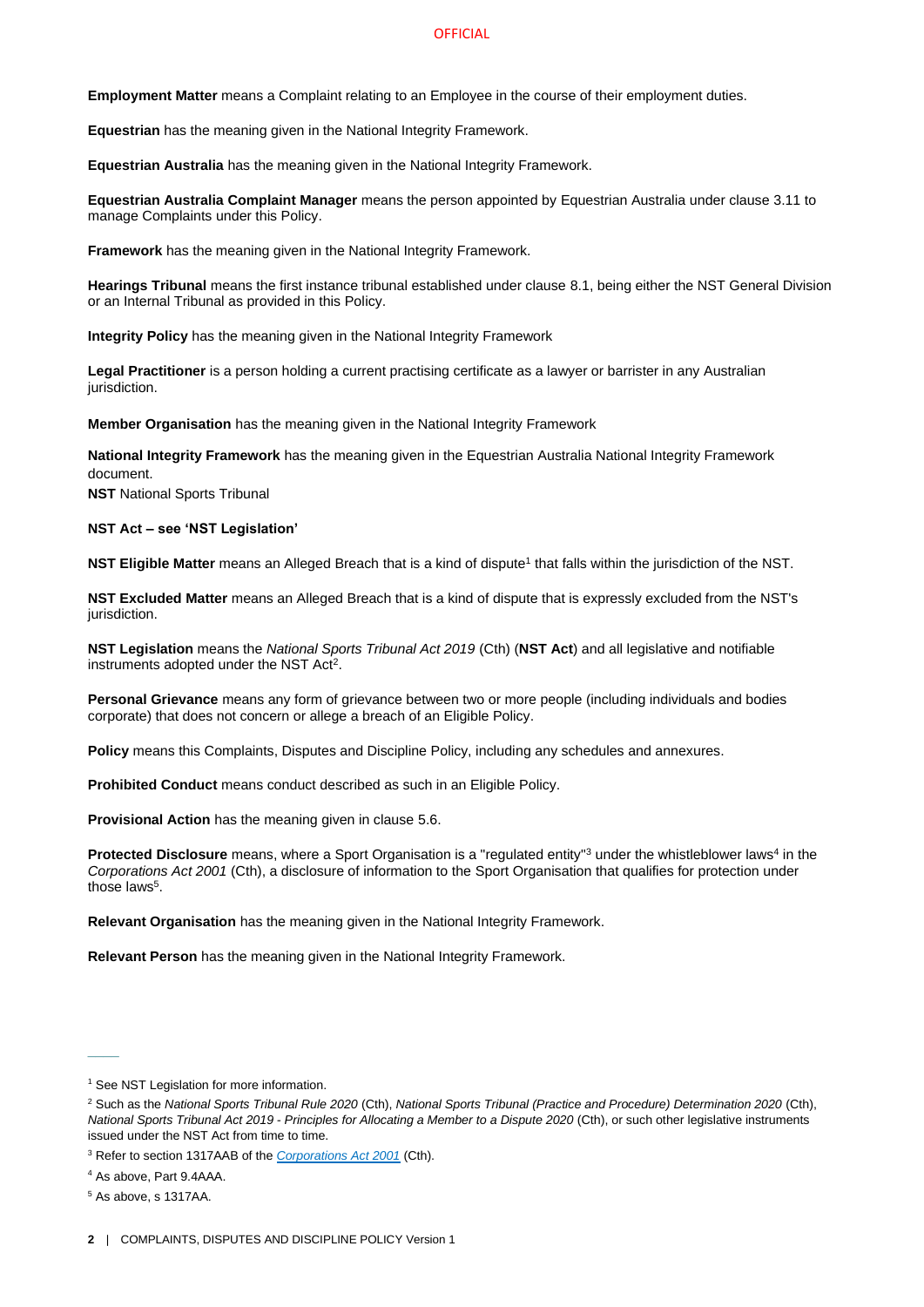**Resolution Process** means the chosen process for resolving an Alleged Breach under this Policy, including a Breach Offer.

**Respondent** means a Relevant Person(s) or Relevant Organisation(s) against whom a Complaint has been made.

**Sanction** means a sanction imposed on a Respondent for breaching an Eligible Policy in accordance with clause [7.5.](#page-15-0)

**Sport Integrity Australia** means the non-corporate Commonwealth entity of that name established by the *Sport Integrity Australia Act 2020* (Cth).

**Vulnerable Person** means a person who is (a) under the age of 18; or (b) aged 18 or over, but is or may be unable to take care of themselves, or is unable to protect themselves against harm or exploitation, by reason of age, illness, trauma or disability, or any other reason.

**Whistleblower Policy** means a policy which is compliant with the requirements of section 1317AI (1) of the *Corporations Act 2001* (Cth).

# <span id="page-6-0"></span>**3. Preliminary Matters**

## <span id="page-6-1"></span>**3.1 What is a Complaint?**

A Complaint means a complaint lodged with Sport Integrity Australia in accordance with clause [4.1](#page-9-4) of this Policy.

## <span id="page-6-2"></span>**3.2 What is an Alleged Breach?**

An Alleged Breach is an allegation or information that a Relevant Person or Relevant Organisation (including Equestrian Australia or Equestrian Organisations where appropriate) has engaged in Prohibited Conduct under an Eligible Policy but does not include a Complaint that falls under clause [3.3\(](#page-6-3)a).

## <span id="page-6-3"></span>**3.3 What is not an Alleged Breach?**

- (a) An Alleged Breach does not include an allegation or information:
	- (i) that does not relate to Prohibited Conduct under an Eligible Policy;
	- (ii) that constitutes a Protected Disclosure;
	- (iii) that is solely a Personal Grievance;
	- (iv) that is mischievous, vexatious, or knowingly untrue;
	- (v) that has been the subject of a previous complaint; or
	- (vi) where the Respondent is excluded by clause [3.5.](#page-6-5)
- <span id="page-6-6"></span>(b) A Complaint is not excluded from being an Alleged Breach by clause [3.3](#page-6-3)[\(a\)\(v\)](#page-6-6) if the Complaint contains additional information and evidence that was not known at the time of the original Complaint.

## <span id="page-6-4"></span>**3.4 Who can be a Complainant?**

A Complainant can be any person or organisation, including Equestrian Australia or an Equestrian Organisation, who has information that an Alleged Breach of an Eligible Policy has occurred.

## <span id="page-6-5"></span>**3.5 Who can be a Respondent?**

- (a) A Respondent must be a Relevant Person or a Relevant Organisation who is bound by the Eligible Policy they are alleged to have breached.
- (b) In accordance with clause 2.1(e) of the National Integrity Framework, a person or organisation who was bound by the Eligible Policy that they are alleged to have breached at the time they allegedly committed the breach who would otherwise cease to have been bound by that Eligible Policy may still be a Respondent if they were bound by the Framework at the time when they became aware that a complaint may be made against them.
- (c) Once a Complaint has been made under this Policy, the Respondent will continue to be bound by this Policy and the relevant Eligible Policy/ies in respect of that Complaint and any related complaint until the Complaints Process has been finalised.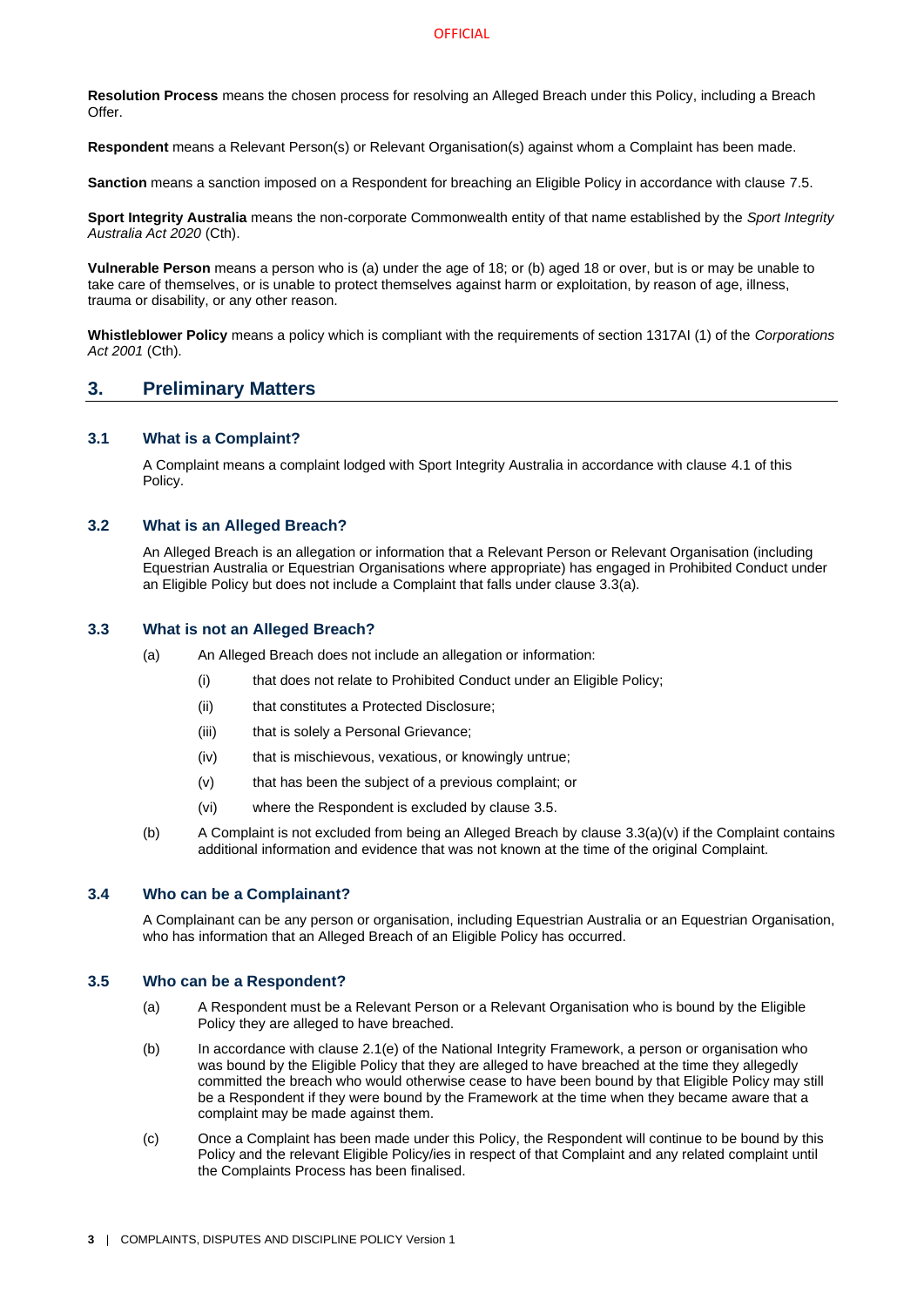(d) A Respondent cannot be a person or organisation that Equestrian Australia or an Equestrian Organisation has no jurisdiction over.

## <span id="page-7-0"></span>**3.6 Standard of Proof**

- (a) Unless otherwise specified, the Standard of Proof that applies to all decisions made under this Policy (including by a Hearings Tribunal) is "balance of probabilities".
- (b) Where a Respondent has been convicted or found guilty in a criminal, disciplinary or professional proceeding of engaging in conduct which would be a breach of an Eligible Policy, the Respondent is deemed under this Policy to have committed Prohibited Conduct without requiring further investigation.

## <span id="page-7-1"></span>**3.7 Confidentiality**

- (a) All Complaints (and all information disclosed in relation to them), including the outcomes of any Resolution Process, will be kept confidential by Sport Integrity Australia, Equestrian Australia and Equestrian Organisations, and will not be disclosed to any third parties, except as provided in this clause.
- (b) Sport Integrity Australia may make the following disclosures:
	- (i) to Equestrian Australia and Equestrian Organisations in accordance with this Policy;
	- (ii) to the parties to a Complaint (Respondent and the Complainant) to ensure a fair process;
	- (iii) to any person to facilitate the proper handling of the Complaint under this Policy;
	- (iv) in accordance with claus[e 5.1,](#page-9-7) where a Complaint is determined to not be an Alleged Breach under this Policy;
	- $(v)$  to external agencies so they can deal with the alleged conduct (e.g., law enforcement agencies, government or regulatory authorities, a child protection agency);
	- (vi) to:
		- (A) Relevant Organisations; or
		- (B) Relevant Persons,

to inform them of relevant Sanctions or Provisional Actions imposed;

- (vii) in accordance with claus[e 3.8,](#page-8-0) where a Sanction is to be publicly disclosed;
- (viii) to any third party, including foreign sporting bodies, law enforcement agencies and government or regulatory authorities, for the primary purpose of:
	- (A) preventing or lessening a risk to the safety, health, or wellbeing of a person; or
	- (B) protecting children participating in a sport; or
	- (C) protecting the safety of participants in a sport;
- (ix) in response to a request by a House or a Committee of the Parliament of the Commonwealth of Australia; and
- (x) as required by law, any court or the NST.
- (c) Equestrian Australia and Equestrian Organisations can make the following disclosures:
	- (i) to the parties to an Alleged Breach (Respondent and the Complainant) in relation to the Resolution Process;
	- (ii) to any person to facilitate the proper handling of the Alleged Breach, including any Provisional Action under this Policy;
	- (iii) to external agencies so they can deal with the alleged conduct (e.g., law enforcement agencies, government or regulatory authorities, a child protection agency);
	- (iv) to:
		- (A) Relevant Persons; or
		- (B) other Relevant Organisations,

to inform them of relevant Sanctions or Provisional Actions imposed;

- <span id="page-7-2"></span>(v) in accordance with claus[e 3.8,](#page-8-0) where a Sanction is to be publicly disclosed;
- <span id="page-7-3"></span>(vi) to any third party for the primary purpose of:
	- (A) preventing or lessening a risk to the safety, health, or wellbeing of a person; or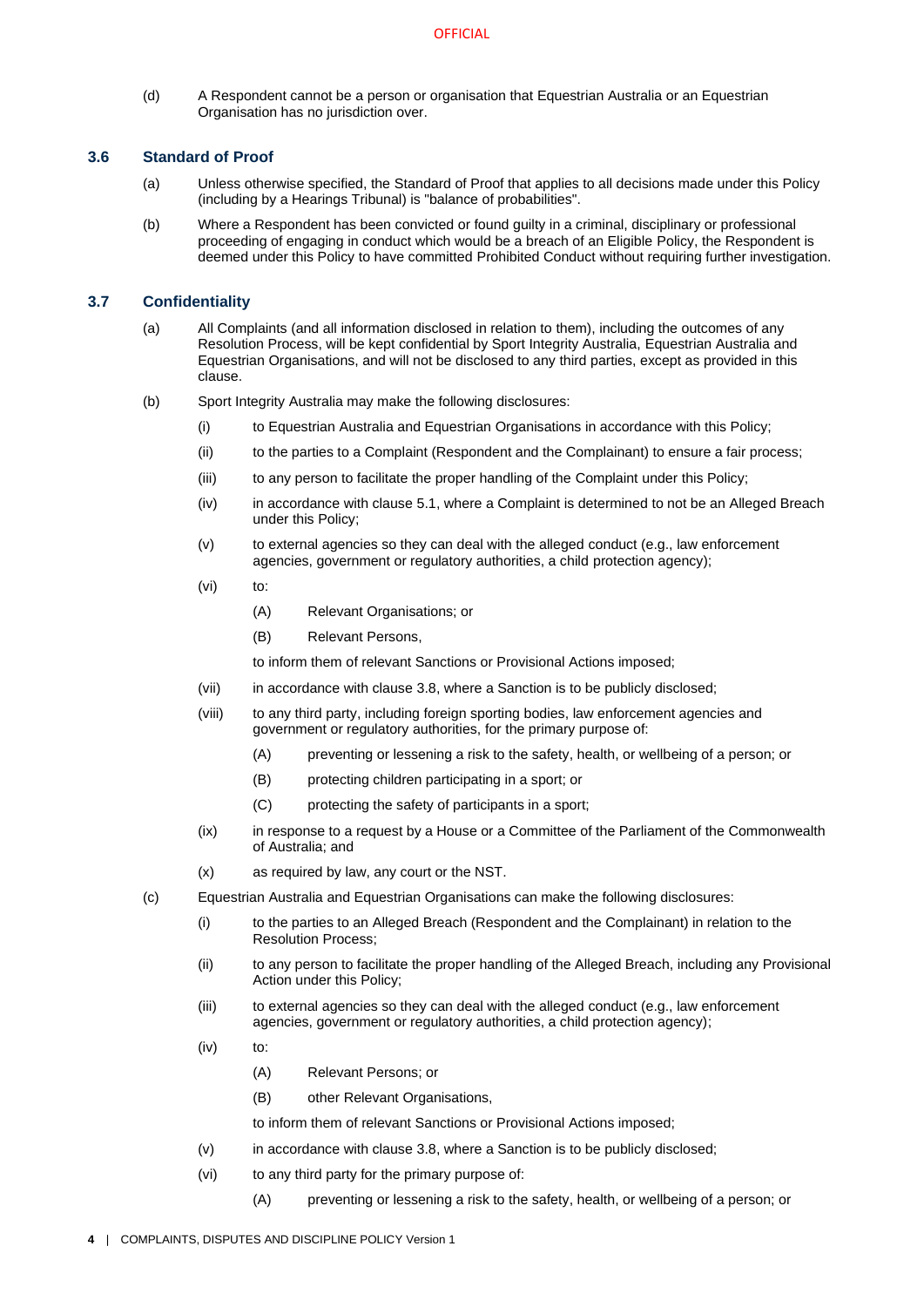- (B) protecting children participating in a sport; or
- (C) protecting the safety of participants in a sport; and
- (vii) as required by law, any court or the NST.

## <span id="page-8-3"></span><span id="page-8-0"></span>**3.8 Public disclosure of Sanctions**

- (a) Where an Alleged Breach is found to have been substantiated and Sanctions are imposed, Sport Integrity Australia may give a direction to Equestrian Australia that the Sanctions imposed are to be publicly disclosed where Sport Integrity Australia reasonably considers that this is necessary to give full effect to the Sanctions. The direction will include the period for which the Sanction is to remain on the public register. Where the Sanctions are imposed by the NST the public disclosure of the Sanctions will be in accordance with the NST Legislation.
- (b) Sanctions that may be subject to a direction of public disclosure include, but are not limited to:
	- (i) Suspension of membership or from certain activities;
		- (ii) Removal of accreditation; and
		- (iii) Expulsion.
- <span id="page-8-6"></span>(c) Equestrian Australia will maintain a register of persons subject to publicly disclosable Sanctions on its website. The public register will include the name of the individual or organisation being sanctioned, the Sanction imposed, and the period of the Sanction. Equestrian Australia will remove Sanctions from the public register when the period of disclosure directed by Sport Integrity Australia in accordance with clause [3.8](#page-8-0)[\(a\)](#page-8-3) has expired.
- (d) Details of Breaches will not be published on Equestrian Australia's website, but where appropriate, may be disclosed to third parties (such as to the National Sport Organisation for another sport that the individual who committed the Breach is a member of) in accordance with clauses  $3.7(c)(v)$  $3.7(c)(v)$  and [3.7](#page-7-1)[\(c\)\(vi\)](#page-7-3) (as applicable).
- (e) Sanctions will not be publicly disclosed until the Complaint has been finalised in accordance with clause [10.](#page-18-4)

## <span id="page-8-1"></span>**3.9 Failure to cooperate**

- (a) Subject to clause [3.9](#page-8-1)[\(c\),](#page-8-4) persons bound by this Policy must cooperate fully with a Complaints Process they are involved in, including any Resolution Process chosen to resolve an Alleged Breach.
- <span id="page-8-5"></span>(b) Subject to clause [3.9](#page-8-1)[\(c\),](#page-8-4) Sport Integrity Australia, a Hearings Tribunal or an Appeals Tribunal may draw an inference adverse to the Respondent based on a Respondent's failure or refusal, after a request has been made in a reasonable time in advance, to answer any relevant question, provide relevant documentation, and/or participate in the Complaints Process. The Respondent must be made aware of such an inference being drawn in relation to any particular allegation forming part of an Alleged Breach.
- <span id="page-8-4"></span>(c) No individual or organisation bound by this Policy is required to answer a question or provide information where to do so would be a breach of any applicable law, and no adverse inference (such as those in clause [3.9](#page-8-1)[\(b\)\)](#page-8-5) may be drawn where that individual or organisation discloses the relevant law.

# <span id="page-8-2"></span>**3.10 Vulnerable Persons**

- (a) Where a Complainant or Respondent is a Vulnerable Person, the parent or guardian/carer of the Vulnerable Person may act on behalf of the Vulnerable Person and accompany them throughout the Complaints Process, including at any interview, Alternative Dispute Resolution process, or Hearings Tribunal or Appeals Tribunal.
- (b) Sport Integrity Australia, Equestrian Australia and Equestrian Organisations will have regard to the guide entitled "Complaint Handling Guide: Upholding the rights of children and young people" issued by the National Office for Child Safety in managing Complaints made on behalf of or involving Vulnerable Persons, currently available a[t Complaint Handling Guide: Upholding the rights of children and young](https://childsafety.pmc.gov.au/sites/default/files/2020-09/nocs-complaint-handling-guide.pdf)  [people \(pmc.gov.au\),](https://childsafety.pmc.gov.au/sites/default/files/2020-09/nocs-complaint-handling-guide.pdf) or such other guide that may replace it.
- (c) This clause is at all times subject to clauses [8.1\(b\)](#page-16-7) an[d 8.2\(b\)](#page-16-8) of this Policy and clause 15 of [SCHEDULE 1.](#page-20-0)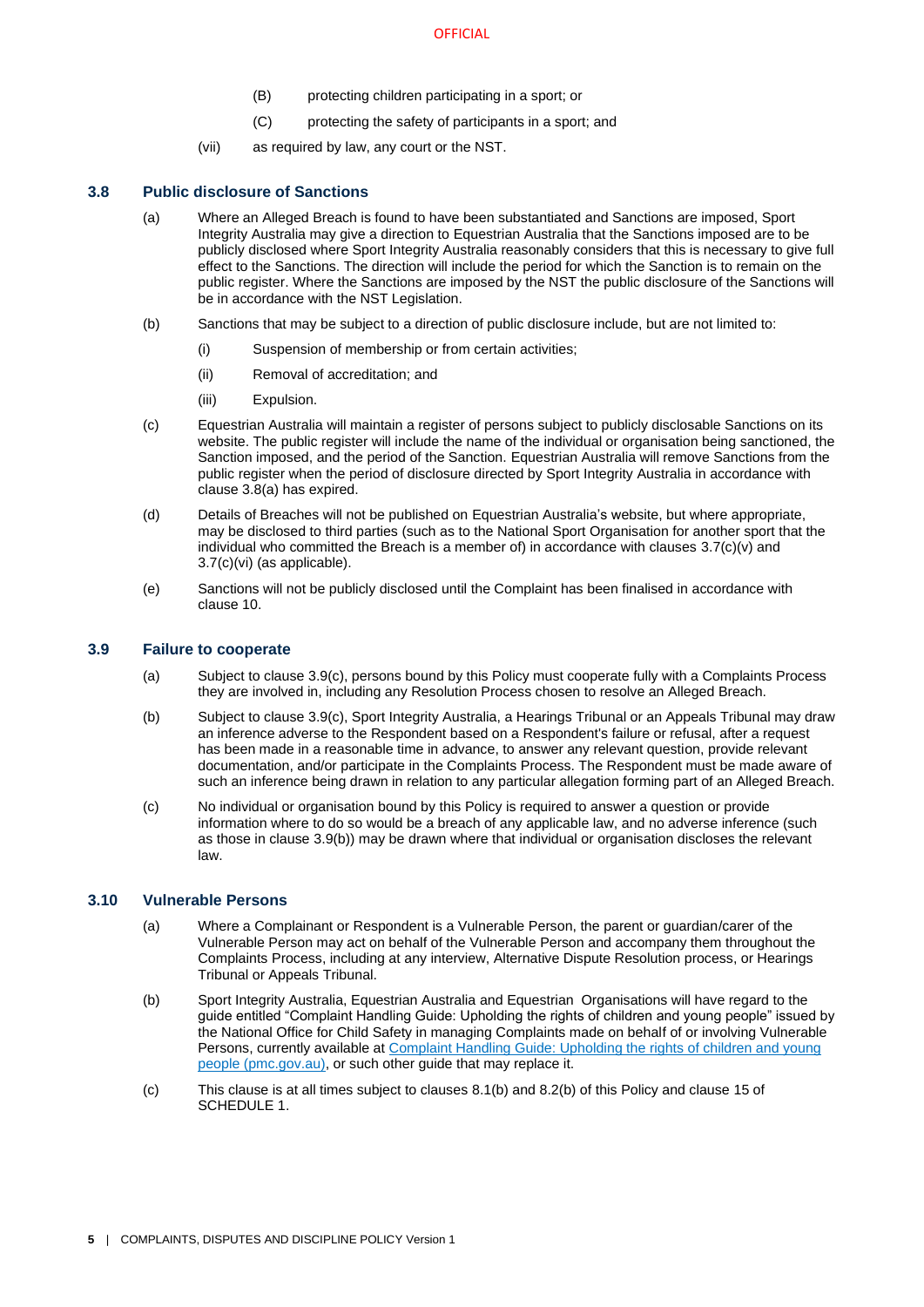# <span id="page-9-0"></span>**3.11 Appointment of Equestrian Australia Complaint Manager**

- (a) Equestrian Australia will appoint a person to be the Equestrian Australia Complaint Manager, who will be the person within Equestrian Australia with primary responsibility for managing Equestrian Australia's obligations under this Policy.
- (b) The Equestrian Australia Complaint Manager will be responsible for:
	- (i) being the point of contact between Equestrian Australia and Sport Integrity Australia in relation to the functions of this Policy;
	- (ii) providing information to Sport Integrity Australia as required to enable Sport Integrity Australia to assess Complaints against the initial threshold questions, including membership details of the Complainant and/or Respondent and records of disciplinary history of the Respondent and any other relevant information; and
	- (iii) managing the Resolution Process as determined by Sport Integrity Australia.

# <span id="page-9-1"></span>**3.12 Time limits**

Where there is a time limit imposed by this Policy (other than a time limit relating to a Hearing Tribunal or Appeals Tribunal before the NST) and a person requests an extension to that time limit, Sport Integrity Australia or Equestrian Australia (as applicable) may at its discretion grant the extension, having regard to any relevant circumstances.

# <span id="page-9-2"></span>**3.13 Management of Complaints**

- (a) Sport Integrity Australia may, in managing any part of the Complaints Process, seek any assistance from the Equestrian Australia Complaint Manager and/or otherwise from Equestrian Australia or a relevant Equestrian Organisation it deems appropriate. Such assistance may include undertaking aspects of the Complaints Process on Sport Integrity Australia's behalf.
- (b) Sport Integrity Australia will maintain oversight over any actions taken on its behalf under this Policy and will retain responsibility for all decisions to be made in relation to the Initial Threshold Questions set out in clause 5.1, Provisional Action, findings, and determinations under clause [6.1,](#page-13-2) Sanctions, and directions relating to public disclosure of Sanctions.

# <span id="page-9-3"></span>**4. How to Make a Complaint**

## <span id="page-9-4"></span>**4.1 Submitting a Complaint**

- (a) A person, organisation, Equestrian Australia or an Equestrian Organisation may submit a Complaint by completing th[e Complaint Form](https://www.sportintegrity.gov.au/contact-us/anonymously-report-integrity-issues) and submitting it to Sport Integrity Australia as soon as reasonably possible following the Alleged Breach.
- (b) A Complaint Form may only be submitted on behalf of Equestrian Australia or an Equestrian Organisation by the CEO or equivalent of the organisation.
- (c) A Complaint Form may be submitted by a parent or guardian/carer on behalf of a Vulnerable Person.
- (d) A Complaint Form cannot be submitted anonymously.
- (e) Sport Integrity Australia will acknowledge receipt of the Complaint Form**.**

## <span id="page-9-5"></span>**4.2 Withdrawing a Complaint**

- (a) A Complainant may withdraw their Complaint at any time before Sport Integrity Australia makes a finding under claus[e 6.1.](#page-13-2)
- (b) Withdrawing a Complaint must be done by writing to Sport Integrity Australia from the same contact address used in the Complaints Form, or another contact address that has been previously notified to Sport Integrity Australia during the Complaints Process.

# <span id="page-9-6"></span>**5. Complaint Assessment**

## <span id="page-9-7"></span>**5.1 Initial Threshold Questions/ Determining whether the Complaint is in-scope**

(a) Upon receipt of a Complaint Form, Sport Integrity Australia must initially determine whether: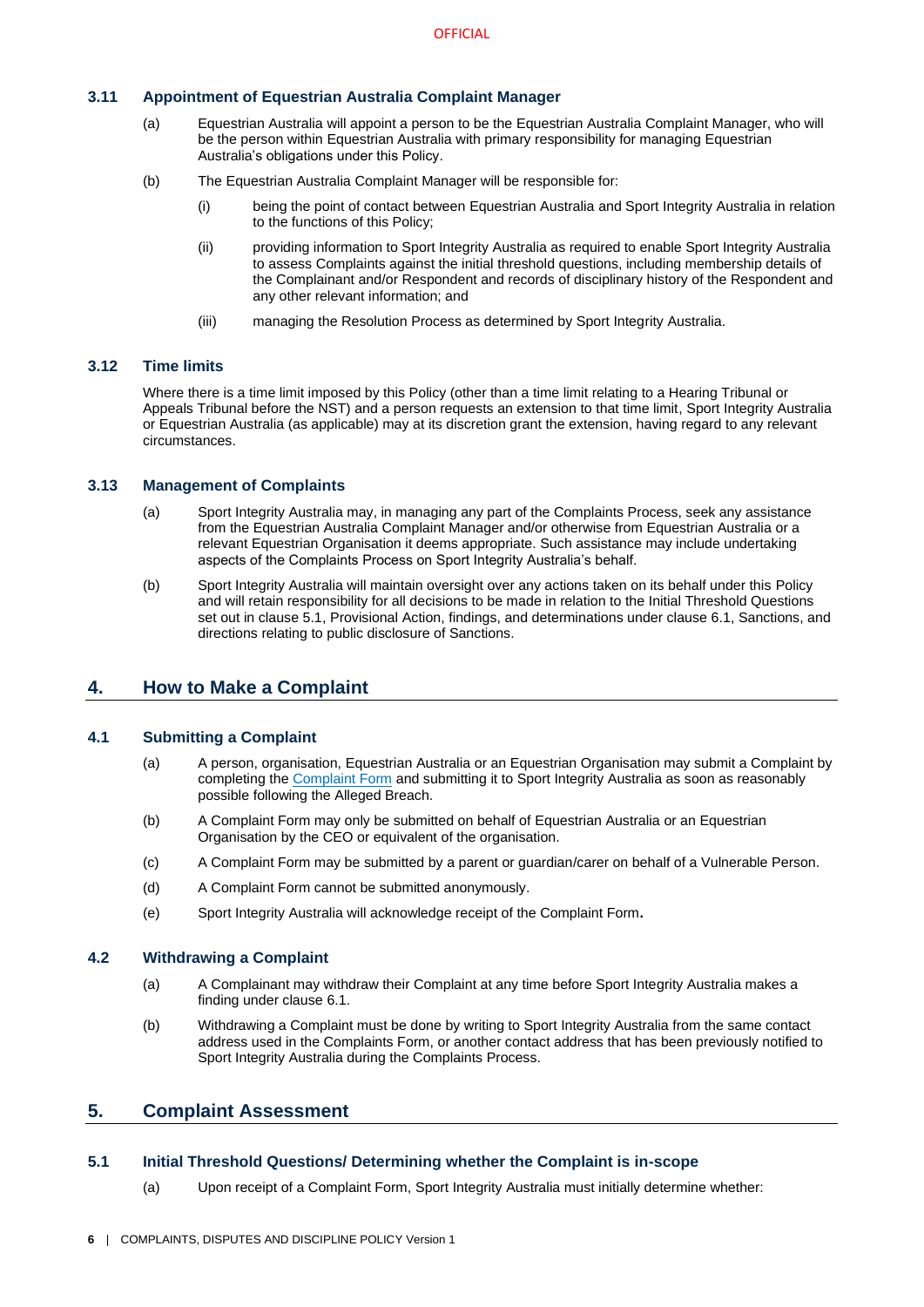- <span id="page-10-1"></span>(i) the Complaint is a Protected Disclosure, in which case it must be dealt with under the relevant Equestrian Organisation Whistleblower Policy (if applicable);
- (ii) the Complaint is solely a Personal Grievance;
- (iii) the Complaint is not an Alleged Breach of an Eligible Policy;
- (iv) the Complaint is mischievous, vexatious, or knowingly untrue;
- <span id="page-10-2"></span>(v) the Respondent is not an eligible Respondent as outlined in clause [3.5;](#page-6-5)
- <span id="page-10-4"></span>(vi) the Complaint is primarily an Employment Matter;
- <span id="page-10-5"></span>(vii) the Complaint relates to Prohibited Conduct under an Eligible Policy which also falls under another Equestrian Australia policy; or
- (viii) the Complaint requires mandatory reporting to occur under Australian Child Protection Legislation or other laws, in which case Sport Integrity Australia must do so in accordance with the Child Safeguarding Policy<sup>6</sup>.
- <span id="page-10-3"></span>(b) If the Complaint falls within any of the circumstances set out in clause  $5.1(a)(i)$  t[o \(v\),](#page-10-2) the process under this Policy is permanently discontinued.
- $(c)$  If a Complaint falls within the circumstances set out in clause [5.1\(a\)\(viii\),](#page-10-3) it will be handled in accordance with claus[e 5.4.](#page-11-1)
- (d) Sport Integrity Australia may refer Complaints that fall under clause[s 5.1\(a\)\(i\)](#page-10-1) t[o \(v\)](#page-10-2) to Equestrian Australia or an Equestrian Organisation to be dealt with under the appropriate process.
- (e) At Sport Integrity Australia's discretion, Complaints that fall under claus[e 5.1\(a\)\(vi\)](#page-10-4) o[r \(vii\)](#page-10-5) may be referred to Equestrian Australia or an Equestrian Organisation to be dealt with under the appropriate process, in which case the process under this Policy is permanently discontinued, or they may be deemed to be Alleged Breaches within scope of this Policy and assessed in accordance with this Policy.

# <span id="page-10-0"></span>**5.2 Notification to Parties**

- (a) Sport Integrity Australia will communicate with the Complainant and the Respondent at appropriate intervals throughout the Complaints Process to keep them informed about the process until a Resolution Process has been chosen or the Complaints Process is otherwise discontinued, including:
	- (i) notifying the Complainant of whether the Complaint satisfies the Initial Threshold Questions, including whether it has been referred back to Equestrian Australia or an Equestrian Organisation or to an external referral organisation;
	- (ii) after a Complaint is determined to have satisfied the Initial Threshold Questions and when Sport Integrity Australia considers that it is appropriate to do so, notifying the Respondent that a Complaint has been made against them;
	- (iii) notifying the Respondent of any Provisional Actions to be put in place;
	- (iv) notifying both the Complainant and the Respondent if the Complaint is referred to Alternative Dispute Resolution under clause [5.5;](#page-11-2)
	- (v) notifying both the Complainant and the Respondent of the Resolution Process chosen; and
	- (vi) providing a Breach Notice to the Respondent.
- (b) The Respondent will not be entitled to a copy of the Complaint Form as submitted by the Complainant but will be provided with a summary of the Alleged Breach(es) and sufficient details of the Complaint to allow them to respond. Both the Complainant and the Respondent will be informed of any relevant additional information that becomes known as part of the assessment process and provided with a reasonable opportunity to respond.
- (c) Equestrian Australia will be responsible for communicating with the Respondent throughout the Resolution Process and will notify both the Complainant and the Respondent of the outcome of the Complaints Process when it has been finalised in accordance with clause [10.](#page-18-4)

 $\overline{\phantom{a}}$ 

<sup>&</sup>lt;sup>6</sup> Refer to the "Responding to Child Abuse Allegations" attachment to the Child Safeguarding Policy.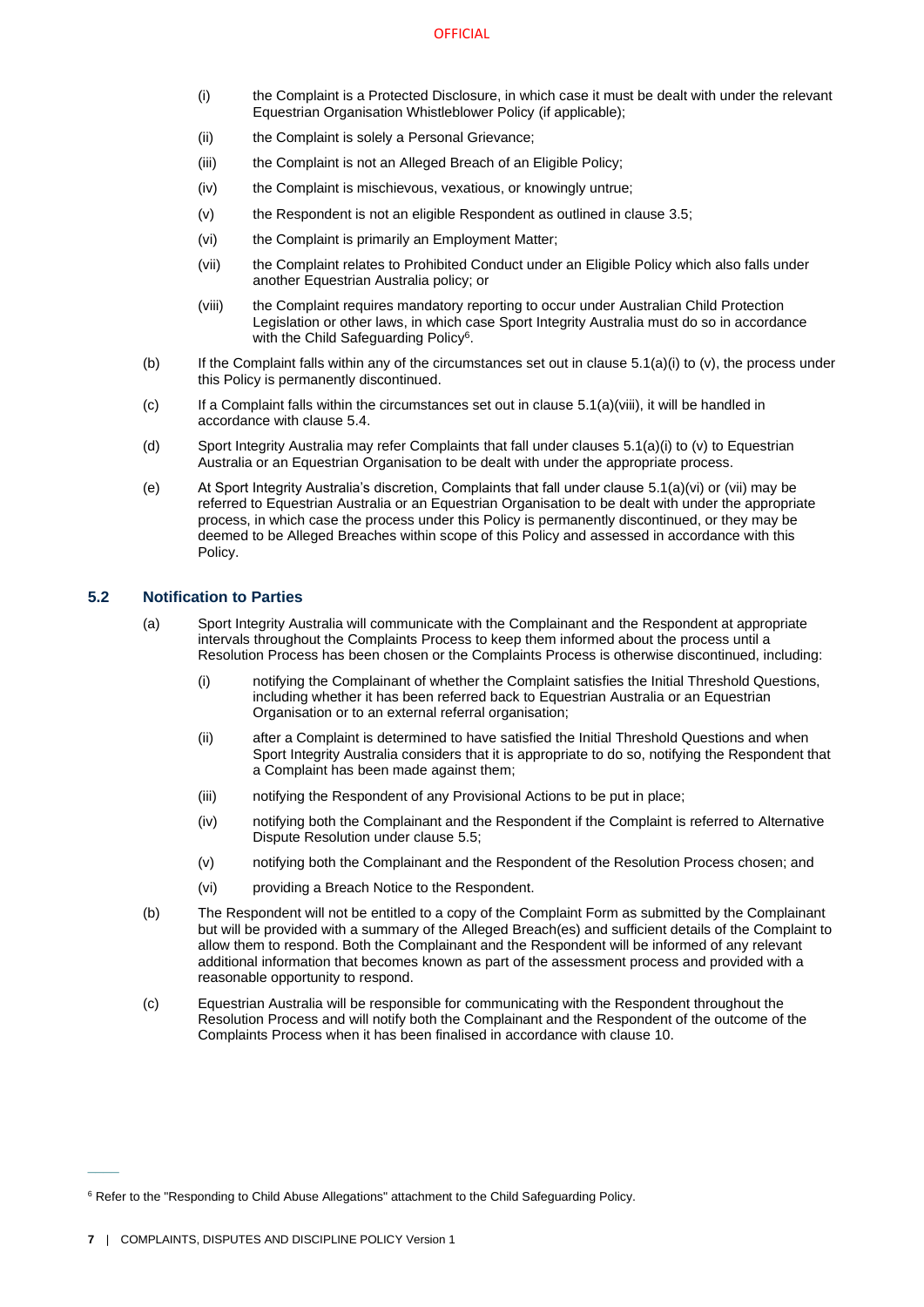# <span id="page-11-0"></span>**5.3 Assessment**

- (a) If a Complaint is found to have met the Initial Threshold Questions and is not permanently discontinued, Sport Integrity Australia will undertake an assessment and may collect further information to determine:
	- (i) if the Complaint is an Alleged Breach; and
	- (ii) if so, the most appropriate Resolution Process to deal with the Complaint.
- (b) An assessment may be conducted in such manner as determined by Sport Integrity Australia in its absolute discretion. Sport Integrity Australia may, on the basis of the assessment, make findings as to whether the Standard of Proof has been met in respect of the Alleged Breach.
- (c) This assessment may or may not involve formal interviews and collection of additional evidence at Sport Integrity Australia's discretion.
- (d) Assessment of Complaints will be conducted in accordance with the *Australian Government Investigations Standards 2011* as updated or amended from time to time.

## <span id="page-11-1"></span>**5.4 External Referral**

- (a) Sport Integrity Australia may, at any time before or while dealing with a Complaint under this Policy, refer the Complaint to a relevant external organisation (this may include a law enforcement agency, government or regulatory authority or child protection agency).
- (b) If an external referral is made, Sport Integrity Australia may suspend the Complaints Process pending external resolution. Sport Integrity Australia shall inform the Complainant of any such decision unless directed not to do so by the external referral organisation.
- (c) If the Resolution Process is suspended due to an external referral, Sport Integrity Australia must determine whether any Provisional Action should be taken against the Respondent under clause [5.6.](#page-12-0)
- (d) If the Complaint is not resolved by the external referral organisation and is referred back to Sport Integrity Australia, Sport Integrity Australia may resume the Complaints Process.

## <span id="page-11-3"></span><span id="page-11-2"></span>**5.5 Referral to Alternative Dispute Resolution**

- (a) At any time after determining that the Complaint satisfies the Initial Threshold Questions but before making a finding in accordance with clause 6.1, Sport Integrity Australia may, where it considers it appropriate to do so, refer the Complainant and the Respondent to Alternative Dispute Resolution and direct the Equestrian Australia Complaint Manager to coordinate the process.
- (b) Equestrian Australia the Respondent or the Complainant may, at any time before a finding is made under claus[e 6.1,](#page-13-2) request that Sport Integrity Australia refer a matter to Alternative Dispute Resolution and Sport Integrity Australia may refer the matter under clause [5.5\(a\)](#page-11-3) if it considers it appropriate to do so.
- (c) An Alternative Dispute Resolution process may include:
	- (i) Mediation;
	- (ii) Conciliation; or
	- (iii) Case Appraisal (only at the NST).
- (d) In accordance with claus[e 5.5](#page-11-2)[\(e\),](#page-11-4) the Alternative Dispute Resolution process will be facilitated by:
	- (i) The NST if the Alternative Dispute Resolution process can be facilitated by the NST;
	- (ii) Where the Alternative Dispute Resolution process cannot be facilitated by the NST, by:
		- (A) Equestrian Australia;
		- (B) Equestrian Organisation; or
		- (C) An independent third- party provider.
- <span id="page-11-4"></span>(e) In order to implement the Alternative Dispute Resolution process, the Equestrian Australia Complaint Manager will:
	- (i) if the matter is an NST Eligible Matter, make an application to the NST for mediation, conciliation, or case appraisal of the Alleged Breach;
	- (ii) if the matter is neither an NST Eligible or NST Excluded Matter, apply to the NST CEO for approval of the dispute to be referred to the NST for Alternative Dispute Resolution, failing which it will be dealt with under (iii); or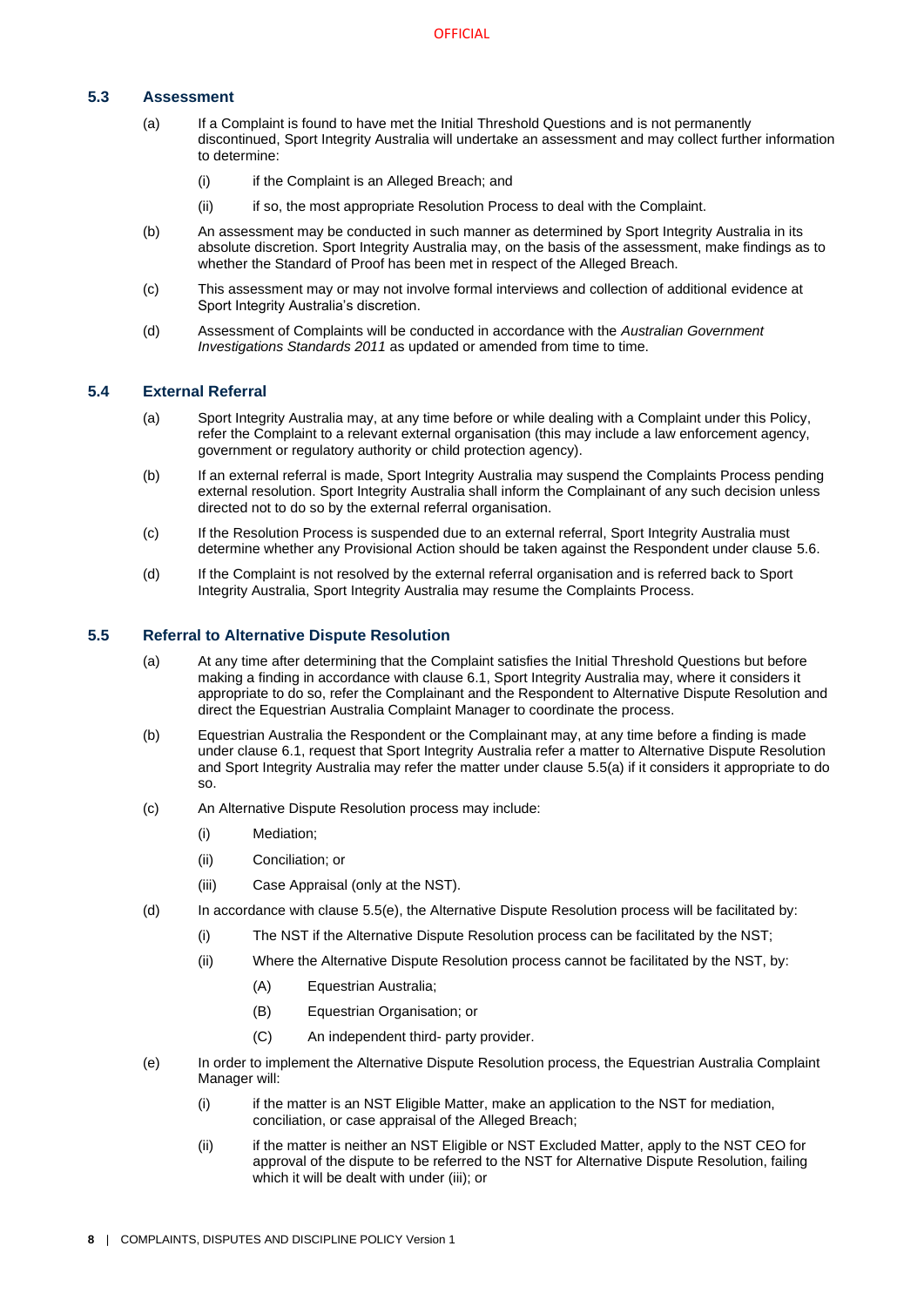- (iii) refer the Complaint to Alternative Dispute Resolution facilitated by Equestrian Australia, an Equestrian Organisation or a third-party provider.
- (f) The parties to an Alternative Dispute Resolution process will be the Complainant, the Respondent, and Equestrian Australia or an Equestrian Organisation (the Parties). Additional persons may participate in exceptional circumstances and only if the facilitator of the Alternative Dispute Resolution process deems it appropriate.
- (g) The Parties are required to participate in the Alternative Dispute Resolution process in good faith.
- (h) Where the Alternative Dispute Resolution process is facilitated by the NST:
	- (i) Equestrian Australia is responsible for making the application and paying the application fee; and
	- (ii) The procedure will be in accordance with the NST Legislation.
- (i) Where the Alternative Dispute Resolution process is facilitated by Equestrian Australia, an Equestrian Organisation or a third-party provider:
	- (i) Equestrian Australia is responsible for paying the appointed facilitator's fee, if any; and
	- (ii) The procedure will be in accordance with the rules prescribed by those bodies, as the case may be.
- (j) An Alleged Breach will be finalised through Alternative Dispute Resolution where Equestrian Australia, the Complainant and the Respondent execute a written agreement as to an outcome.
- (k) If the Complaint of an Alleged Breach is resolved through Alternative Dispute Resolution, the Equestrian Australia Complaint Manager must proceed to finalising the complaint in accordance with clause [10.](#page-18-4)
- (l) If:
	- (i) either the Complainant or the Respondent fails and/or refuses to participate in the Alternative Dispute Resolution Process; or
	- (ii) Alternative Dispute Resolution does not resolve the Complaint,

the Equestrian Australia Complaint Manager must refer the Alleged Breach back to Sport Integrity Australia, who will resume the Complaints Process.

# **5.6 Provisional Action**

 $\overline{\phantom{a}}$ 

- <span id="page-12-0"></span>(a) Where the Alleged Breach involves behaviour that:
	- (i) may be "Prohibited Conduct" under the Child Safeguarding Policy; and/or
	- $(i)$  has or may result in, serious criminal charges<sup>7</sup> being laid against the Respondent; and/or
	- (iii) suggests there is a further or ongoing risk of harm being suffered by one or more persons involved in the Sport,

Sport Integrity Australia, in its absolute discretion, will determine whether any Provisional Action(s) will be taken.

- (b) Provisional Action includes, but is not limited to, suspension, restriction of duties or temporary redeployment, suspension or restriction of rights, privileges and benefits, or any other action(s) at the discretion of Sport Integrity Australia, including seeking advice from Equestrian Australia.
- (c) Sport Integrity Australia will notify the Equestrian Australia Complaint Manager of any Provisional Action to be imposed on a Respondent and the Equestrian Australia Complaint Manager will ensure that Equestrian Australia implements the Provisional Action as soon as reasonably possible.
- (d) In the event that Provisional Action is imposed a Respondent may seek to have that decision reviewed only by an expedited hearing convened in accordance with clause 8. An expedited hearing convened under this clause shall only consider the decision to impose the Provisional Action and will not consider the merits of the Complaint.

 $7$  A "serious criminal charge" is a charge under any Commonwealth or State/Territory criminal law that is punishable by imprisonment for a maximum period of five years or more. Such offences include (but are not limited to) recklessly, negligently, or intentionally causing injury, indecent assault, theft, possession of child pornography, manslaughter, rape, sexual penetration of a child, sexual assault, drug trafficking,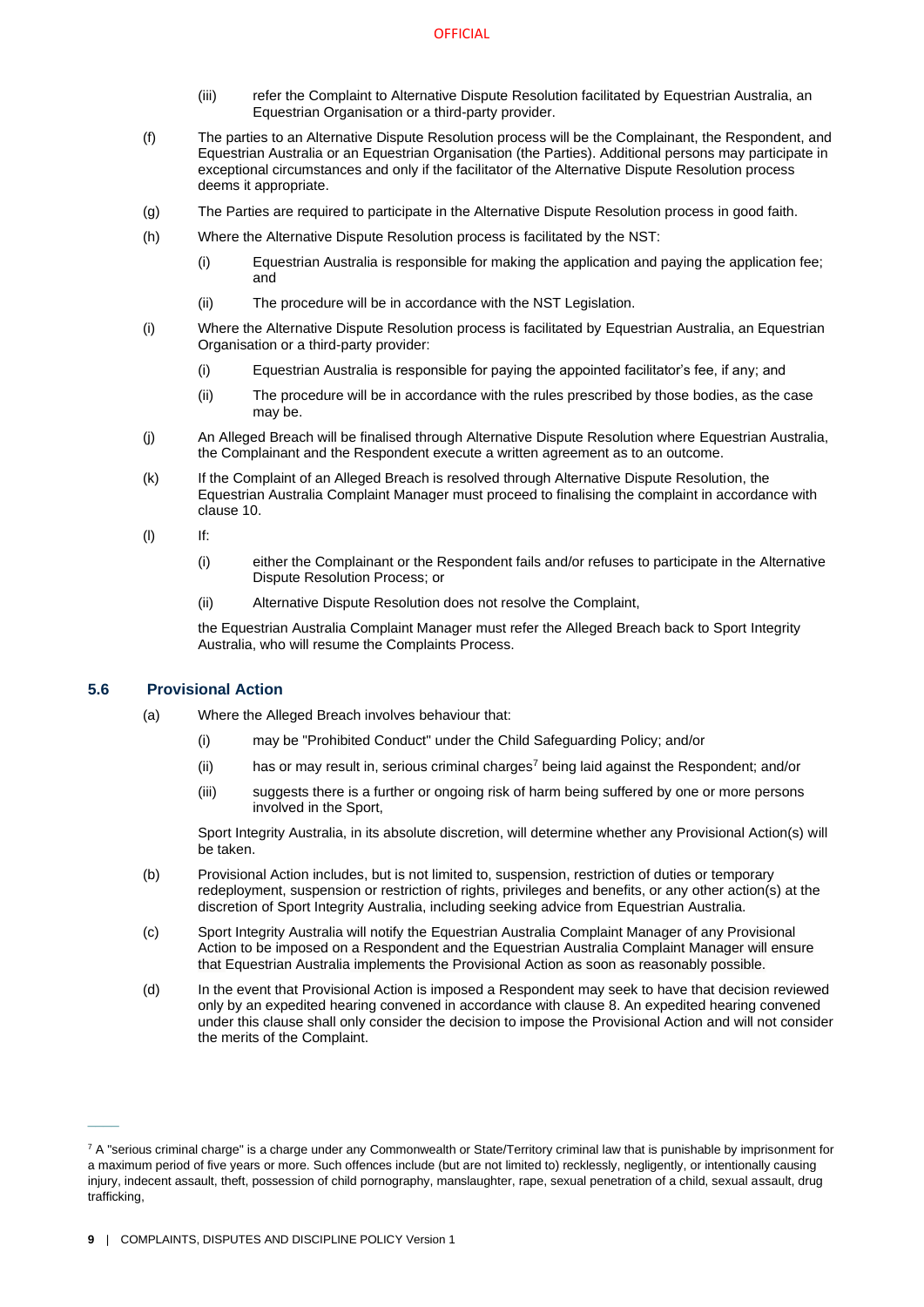# <span id="page-13-0"></span>**5.7 Unreasonable demands/behaviours**

- (a) Where a Complainant makes unreasonable demands or exhibits unreasonable behaviour, such as:
	- (i) raising the same issues, which have previously been reported, without presenting new evidence;
	- (ii) unreasonable persistence regarding outcomes;
	- (iii) unreasonable demands relating to timeframes for resolutions;
	- (iv) being rude, aggressive, or abusive towards Sport Integrity Australia or Equestrian Australia staff,

Complaints may not be acknowledged and Equestrian Australia or Sport Integrity Australia may exercise discretion to minimise or control its dealings with the Complainant. The Complainant will be given clear advice and reasons why.

# <span id="page-13-1"></span>**6. Assessment Findings and Determination**

## <span id="page-13-2"></span>**6.1 Findings and Determination of Sport Integrity Australia**

- (a) After conducting its Assessment of a Complaint under claus[e 5.3,](#page-11-0) Sport Integrity Australia will:
	- (i) make findings as to whether, to the requisite Standard of Proof, the Alleged Breach is:
		- (A) substantiated;
		- (B) unsubstantiated; or
		- (C) unable to be substantiated.
	- (ii) make a determination as to the Resolution Process to be applied, which will be:
		- (A) No Further Action; or
		- (B) Breach Notice.
- <span id="page-13-7"></span><span id="page-13-6"></span>(b) Sport Integrity Australia will notify the Complainant, the Equestrian Australia Complaint Manager and the Respondent of its findings and determination under this clause.

# <span id="page-13-3"></span>**6.2 Equestrian Australia to manage Resolution Process**

- (a) Equestrian Australia must implement the Resolution Process as determined by Sport Integrity Australia.
- <span id="page-13-8"></span>(b) Equestrian Australia at its discretion, may delegate the management of the Resolution Process to another <Sport> Organisation. When determining if the Resolution Process should be delegated, Equestrian Australia must consider:
	- (i) any conflict of interest that may arise if the Resolution Process were to be managed at the Equestrian Organisation level;
	- (ii) the nature and seriousness of the Alleged Breach;
	- (iii) whether the matter would best be resolved through the NST, which would require Equestrian Australia to remain a party to the proceedings; and
	- (iv) the capacity of the Equestrian Organisation to manage the Resolution Process.
- (c) The Equestrian Australia Complaint Manager is responsible for communicating with the Complainant, Respondent, Sport Integrity Australia and Equestrian Australia and/or Equestrian Organisations (where applicable) and for ensuring that the Resolution Process is implemented.

# <span id="page-13-4"></span>**7. Resolution Process**

## <span id="page-13-5"></span>**7.1 No Further Action**

- (a) Where Sport Integrity Australia has made a determination of No Further Action and has notified the parties of this determination under claus[e 6.1\(a\)\(ii\)\(A\),](#page-13-6) the Equestrian Australia Complaint Manager:
	- (i) is not required to also notify the Parties of this outcome under claus[e 5.2;](#page-10-0) and
	- (ii) shall keep a record of the Complaint as per clause [10.3.](#page-19-0)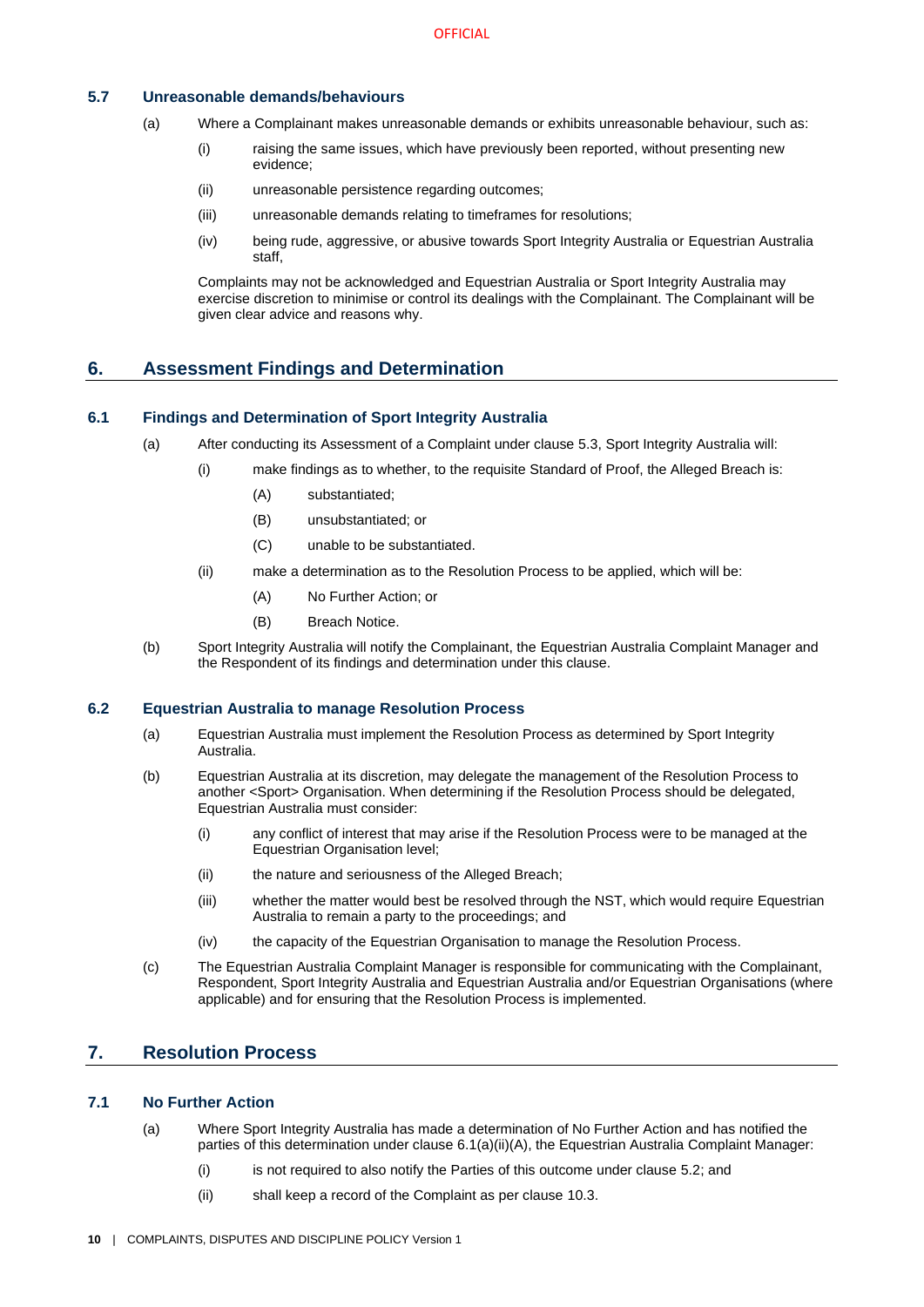## <span id="page-14-3"></span><span id="page-14-0"></span>**7.2 Breach Notice**

- (a) Where Sport Integrity Australia has made a determination of Breach Notice and has notified the parties of this determination under clause [6.1\(a\)\(ii\)\(B\),](#page-13-7) Sport Integrity Australia will make a recommendation to Equestrian Australia as to:
	- (i) the Alleged Breach;
	- (ii) whether or not a Sanction is to be imposed on the Respondent and if so, the Sanction;
	- (iii) whether or not a reduced Sanction should be offered to the Respondent, and if so, the reduced Sanction; and
	- (iv) whether or not the Sanction is to be publicly disclosed in accordance with clause [3.8.](#page-8-0)
- (b) Equestrian Australia will adopt and implement Sport Integrity Australia's recommendation under clause [7.2\(a\).](#page-14-3)
- (c) Sport Integrity Australia will then issue the Respondent with a Breach Notice. The Breach Notice will:
	- (i) notify the Respondent of the Alleged Breach, including the alleged conduct and relevant section(s) of the Eligible Policy;
	- (ii) state the proposed Sanction for the Alleged Breach, and if applicable, any proposed discounted Sanction;
	- (iii) state that the Sanction is to be publicly disclosed (if applicable);
	- (iv) state that the Respondent has a right to a hearing in relation to the Alleged Breach and/or the proposed Sanction;
	- (v) state that the Respondent may admit the Alleged Breach, waive their right to a hearing and accept the proposed Sanction or the proposed discounted Sanction (if applicable);
	- (vi) state that if the Respondent does not respond within 14 days of receipt of the Breach Notice, they will be deemed to have admitted the Alleged Breach, waived their right to a hearing and accepted the proposed Sanction;
	- (vii) state that any response to the Breach Notice must be made to Equestrian Australia, and provide the Respondent with the contact details of the Equestrian Australia Complaint Manager; and
	- (viii) be provided to the Respondent, Equestrian Australia and (if applicable) Equestrian Organisation (if applicable).
- <span id="page-14-4"></span>(d) In response to a Breach Notice, a Respondent may:
	- (i) admit the Alleged Breach, waive their right to a hearing and accept the proposed Sanction or proposed reduced Sanction (if applicable);
	- (ii) dispute the Alleged Breach and/or the proposed Sanction, in which case the Alleged Breach will be referred to a Hearing Tribunal under this Policy; or
	- (iii) not respond, in which case they will be deemed to have admitted the Alleged Breach, waived their right to a hearing and accepted the proposed Sanction.
	- (iv) A Respondent has 14 days from receipt of the Breach Notice to notify the Equestrian Australia Complaints Manager of their decision.

## <span id="page-14-1"></span>**7.3 Resolution without a hearing**

Where a Respondent admits the Alleged Breach (thereafter, a Breach), waives their right to a hearing and accepts the Sanction, or is deemed to have done so, the Equestrian Australia Complaint Manager must take all necessary steps to impose and implement the Sanction (if applicable), and proceed to finalising the Complaint in accordance with claus[e 10.](#page-18-4)

# <span id="page-14-2"></span>**7.4 Referral to a hearing**

- (a) If the Respondent disputes the Alleged Breach and/or Sanction, the Equestrian Australia Complaint Manager must:
	- (i) if an NST Eligible Matter, refer the Alleged Breach to the NST General Division for arbitration;
	- (ii) if neither an NST Eligible or NST Excluded Matter, apply to the NST CEO for approval for the matter to be arbitrated in the NST General Division, failing which it must be dealt with under (iii); or.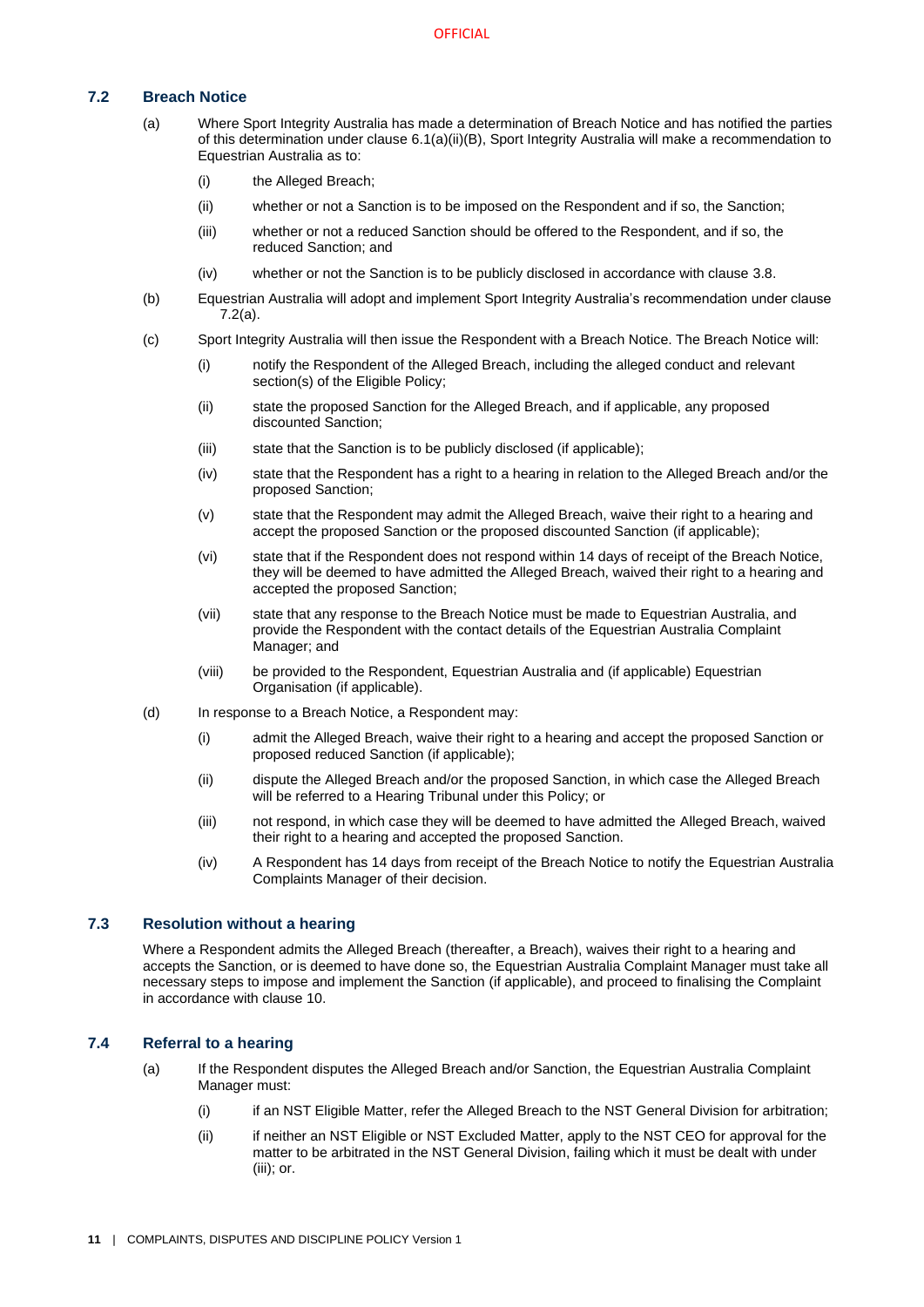- (iii) refer the Alleged Breach to an Internal Hearing Tribunal, either at the Equestrian Australia level or Equestrian Organisation level.
- (b) If an Equestrian Organisation and/or Equestrian Australia is a Respondent, the Equestrian Australia Complaint Manager will in the first instance apply to the NST General Division for arbitration either under (i) or (ii), failing which an Internal Hearing Tribunal at the Equestrian Australia level will be convened.
- (c) Where an application to the NST for arbitration is made, Equestrian Australia is responsible for making the application and paying any application and service fees to the NST, even if the matter has been delegated under claus[e 6.2\(b\).](#page-13-8) The charges may be apportioned in accordance with the NST Legislation.
- (d) The Equestrian Australia Complaint Manager must notify Sport Integrity Australia if the matter is referred to a hearing under this clause.

## <span id="page-15-0"></span>**7.5 Sanctions**

- (a) Where a Respondent is found to have committed a Breach of an Eligible Policy, Sport Integrity Australia, or a Hearing Tribunal (if applicable) may determine to impose a Sanction on that Respondent.
- (b) The Sanction may include any of the following measures (but is not limited to these measures), or any combination of such:
	- (i) a reprimand or warning;
	- (ii) verbal or written apology;
	- (iii) direction to attend counselling or training to address their behaviour;
	- (iv) suspended Sanction and/or good behaviour period;
	- (v) removal of accreditation;
	- (vi) removal or withdrawal of awards or achievements (such as life membership);
	- (vii) exclusion from a particular Activity or Activities;
	- (viii) suspension of membership from Equestrian Australia or an Equestrian Organisation and any other members or affiliates;
	- (ix) suspension from such activities or events held by or under the auspices of Equestrian Australia or an Equestrian Organisation;
	- (x) suspension and/or termination of any rights, privileges and benefits provided by Equestrian Australia or an Equestrian Organisation;
	- (xi) expulsion from Equestrian Australia or an Equestrian Organisation; and
	- (xii) any other form of discipline that is considered appropriate.
- (c) Sport Integrity Australia or a Hearing Tribunal (if applicable) have absolute discretion to determine the appropriate Sanction, including as to whether a combination of measures is to be imposed, and the terms and the period of any measures, subject to claus[e 7.5\(d\).](#page-15-1)
- <span id="page-15-1"></span>(d) A financial penalty may only be imposed as or as part of a Sanction where the Respondent is an incorporated entity.
- (e) The following factors will be considered when determining the appropriate Sanction:
	- (i) the nature and seriousness of the behaviour or incidents;
	- (ii) the considerations (if any) of the Complainant;
	- (iii) the contrition, or lack thereof, of the Respondent;
	- (iv) any Provisional Action taken in relation to the Breach;
	- (v) the effect of the Sanction on a Respondent including any personal, professional, or financial consequences;
	- (vi) if there have been relevant prior warnings or disciplinary action against the Respondent; and
	- (vii) if there are any mitigating circumstances.
- (f) If there is more than one Breach of an Eligible Policy, where appropriate, the Sanction may be imposed having regard to all of the Breaches considered together, and the seriousness of the overall conduct in question.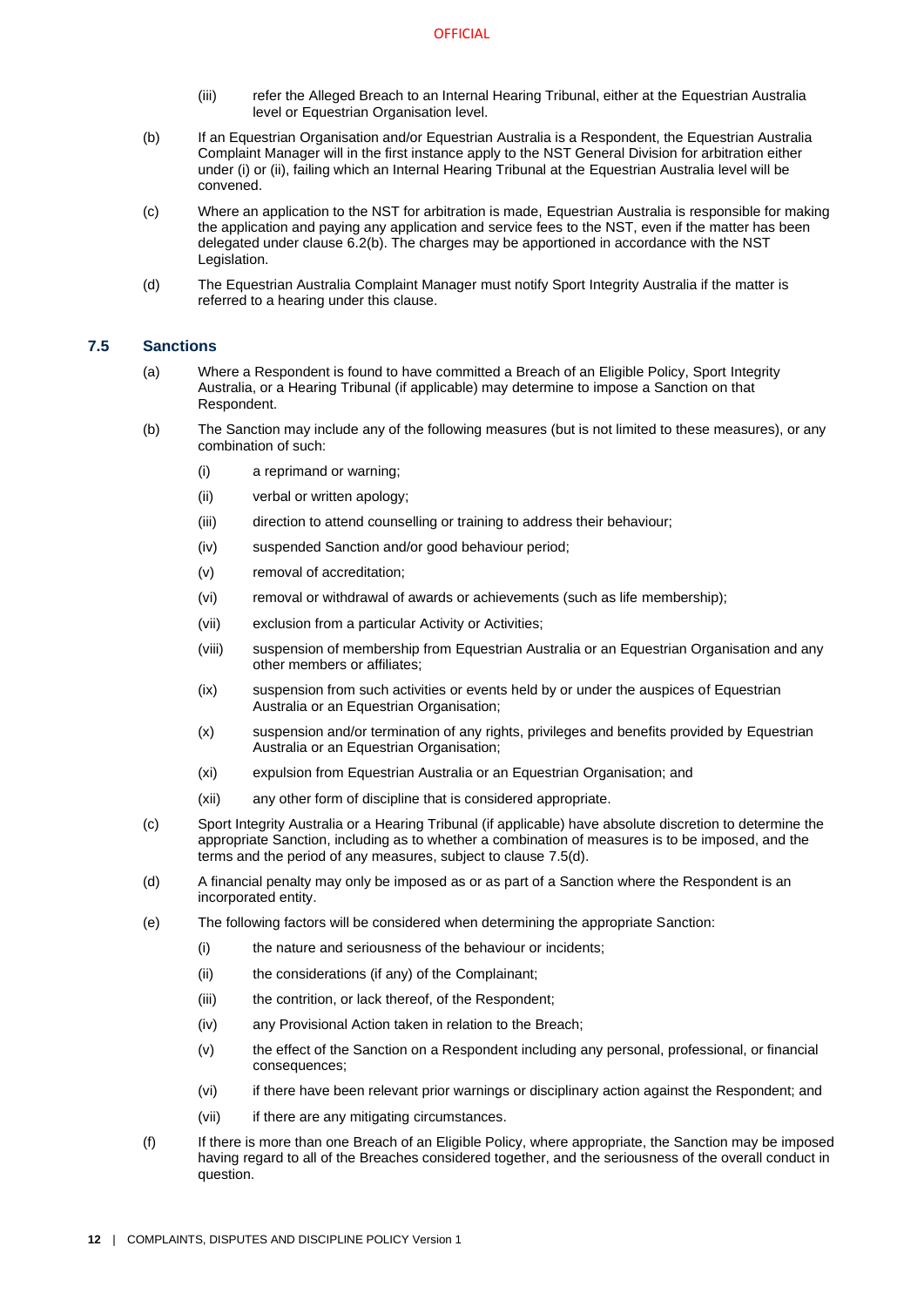(g) Sanctions imposed under this Policy shall commence from the date of the decision, unless otherwise directed.

# <span id="page-16-0"></span>**8. Hearing Tribunals**

# <span id="page-16-12"></span><span id="page-16-1"></span>**8.1 Arbitration in the NST**

- (a) If arbitration is sought in the NST General Division, the NST will:
	- (i) determine whether the Provisional Action imposed is disproportionate; or
	- (ii) arbitrate the Alleged Breach and determine whether a Sanction be imposed, and if so, what Sanction, in accordance with claus[e 7.5.](#page-15-0)
- <span id="page-16-10"></span>(b) The procedure for an arbitration in the NST will be in accordance with the NST Legislation.

## <span id="page-16-13"></span><span id="page-16-7"></span><span id="page-16-2"></span>**8.2 Internal Hearing Tribunal**

- (a) If an Internal Hearing Tribunal is required under claus[e 7.4,](#page-14-2) the Equestrian Australia Complaint Manager must convene a Hearing Tribunal to:
	- (i) determine whether the Provisional Action imposed is disproportionate; or
	- (ii) arbitrate the Alleged Breach and determine whether a Sanction be imposed, and if so, what Sanction, in accordance with claus[e 7.5.](#page-15-0)
- <span id="page-16-11"></span><span id="page-16-8"></span>(b) An Internal Hearing Tribunal convened under this clause will comply with the Tribunal Procedure in [SCHEDULE 1.](#page-20-0)

## <span id="page-16-9"></span><span id="page-16-3"></span>**8.3 Parties and right to attend hearings**

- (a) The parties to a proceeding will be:
	- (i) Equestrian Australia, or where Equestrian Australia has delegated the management of the Resolution Process to the Equestrian Organisation, the Equestrian Organisation; and
	- (ii) the Respondent.
- (b) If the Hearing Tribunal is an Internal Hearing Tribunal, Sport Integrity Australia shall have a right to attend hearings as an observer and, where agreed between Equestrian Australia and Sport Integrity Australia, to act on behalf of Equestrian Australia as its agent in the proceedings.
- (c) If the Hearing Tribunal is the NST:
	- (i) notwithstanding clause  $8.3(a)(i)$ , Equestrian Australia must be a party to the proceeding;
	- (ii) the NST Member may, at their discretion, allow any person who may have a relevant interest in the dispute to participate in the proceeding; and
	- (iii) Sport Integrity Australia shall have a right to attend hearings as an observer and, where agreed between Equestrian Australia and Sport Integrity Australia, to act on behalf of Equestrian Australia as its agent in the proceedings.

# <span id="page-16-4"></span>**8.4 Notification of Hearing Tribunal decision**

- (a) The Hearing Tribunal will notify the parties to the proceeding of the decision in accordance with its relevant procedures, after which the Equestrian Australia Complaint Manager will:
	- (i) notify and provide a copy of the decision to Sport Integrity Australia (if not already done); and
	- (ii) subject to any appeal under claus[e 9,](#page-16-5) proceed with finalising the Complaint in accordance with claus[e 10.](#page-18-4)

# <span id="page-16-5"></span>**9. Appeals**

## <span id="page-16-6"></span>**9.1 Decisions subject to appeal**

- (a) A decision of a Hearing Tribunal under clauses  $8.1(a)(ii)$  or  $8.2(a)(ii)$  may be appealed as set out in this clause [9.](#page-16-5)
- (b) A decision of a Hearing Tribunal under clauses  $8.1(a)(i)$  or  $8.2(a)(i)$  is not subject to appeal.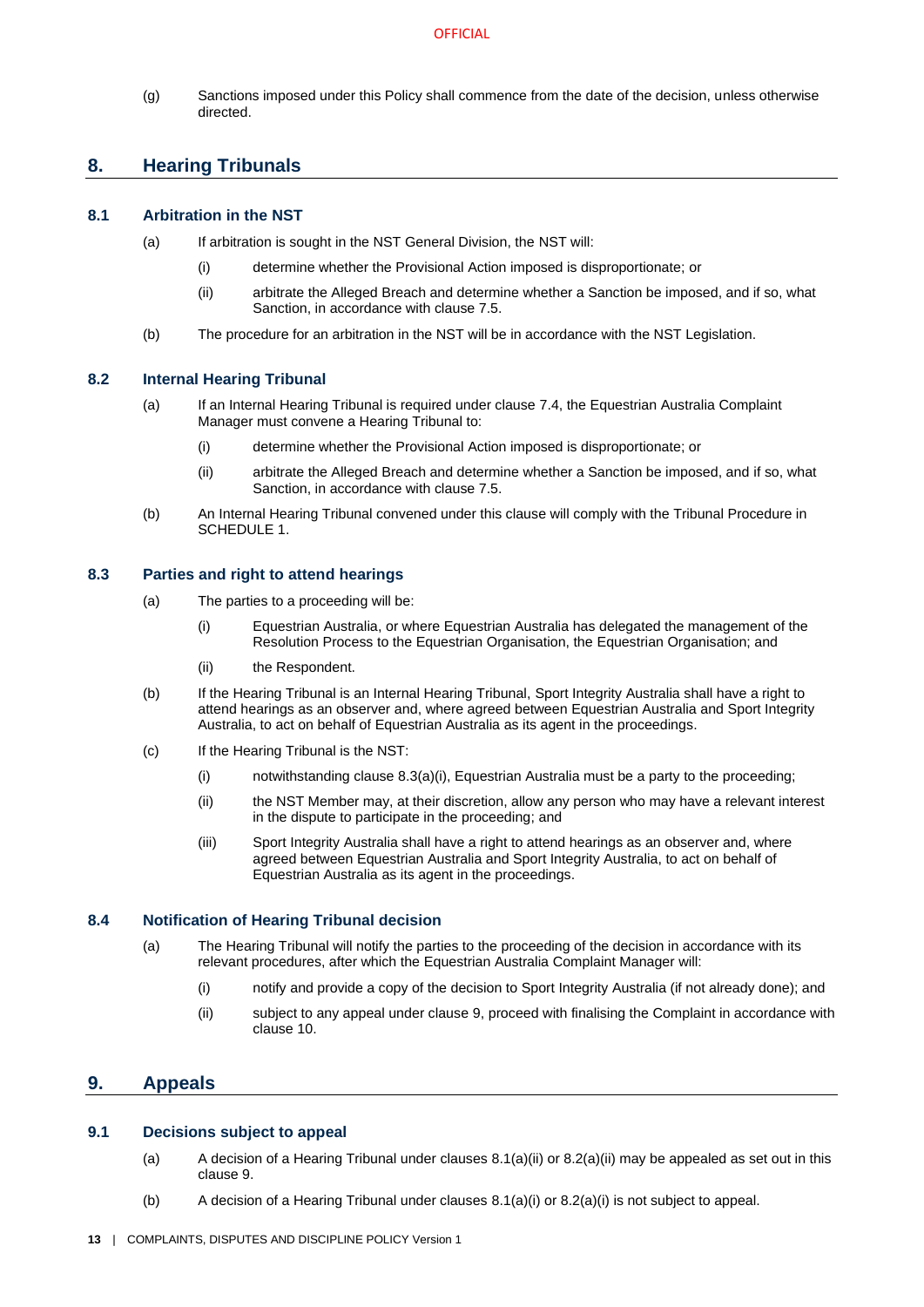## <span id="page-17-0"></span>**9.2 Persons entitled to appeal**

- (a) The following persons are entitled to appeal a decision of a Hearing Tribunal under clauses [8.1\(a\)\(ii\)](#page-16-10) and [8.2\(a\)\(ii\)](#page-16-11) of this Policy:
	- (i) Equestrian Australia;
	- (ii) where Equestrian Australia has delegated the management of the Resolution Process to the Equestrian Organisation, the Equestrian Organisation; and
	- (iii) the Respondent.

(each an Appellant).

## <span id="page-17-5"></span><span id="page-17-1"></span>**9.3 Grounds of appeal**

- (a) The decision of a Hearing Tribunal can only be appealed on the following Grounds of Appeal:
	- (i) the Hearing Tribunal failed to abide by this Policy or to properly apply the relevant Eligible Policy and such failure resulted in a denial of natural justice; and/or
	- (ii) no reasonable decision maker in the position of the Hearing Tribunal, based on the material before them, could reasonably make such a decision.

#### <span id="page-17-2"></span>**9.4 Notice of appeal**

- <span id="page-17-3"></span>(a) To submit a valid Notice of Appeal, an Appellant must, within 14 days of the date of receipt of the decision made by the Hearing Tribunal:
	- (i) if the Hearing Tribunal was the NST General Division:
		- (A) lodge an 'Application for an Appeal' form with the NST, which must state in full their Grounds of Appeal;
		- (B) pay the requisite application fee; and
		- (C) serve, by email, by post, or physically, on the other party to the appeal a copy of the 'Application for an Appeal'; or
	- (ii) if the Hearing Tribunal was an Internal Hearing Tribunal:
		- (A) if the Alleged Breach is an NST Excluded Matter:
			- (1) lodge with the Equestrian Australia Complaint Manager the Notice of Appeal stating they wish to appeal, which states in full their Grounds of Appeal, including any relevant documents as annexures;
			- (2) pay the appeal fee as set from time to time by Equestrian Australia; and
			- (3) serve, by email, by post, or physically, on the other party to the appeal a copy of the Notice of Appeal on the other parties; or
		- (B) if the Alleged Breach is at the Equestrian Australia level and is either an NST Eligible Matter, or neither an NST Eligible Matter or NST Excluded Matter:
			- (1) lodge an 'Application for an Appeal' form with the NST, which must state in full their Grounds of Appeal;
			- (2) pay the requisite application fee; and
			- (3) serve, by email, by post, or physically, on the other party to the appeal a copy of the 'Application for an Appeal',

(together, a Notice of Appeal).

- <span id="page-17-4"></span>(b) If an appeal is lodged under:
	- (i) claus[e 9.4\(a\)\(ii\)\(A\),](#page-17-3) the matter must be dealt with by an Internal Appeals Tribunal; or
	- (ii) claus[e 9.4\(a\)\(ii\)\(B\)](#page-17-4) and it is neither an NST Eligible or NST Excluded Matter, Equestrian Australia may apply to the NST CEO for approval, and if the NST CEO does not approve the matter, it must be dealt with by an Internal Appeals Tribunal; or
	- (iii) claus[e 9.4\(a\)\(ii\)\(B\)](#page-17-4) and it is an NST Eligible Matter, it must be dealt with by the NST Appeals Division.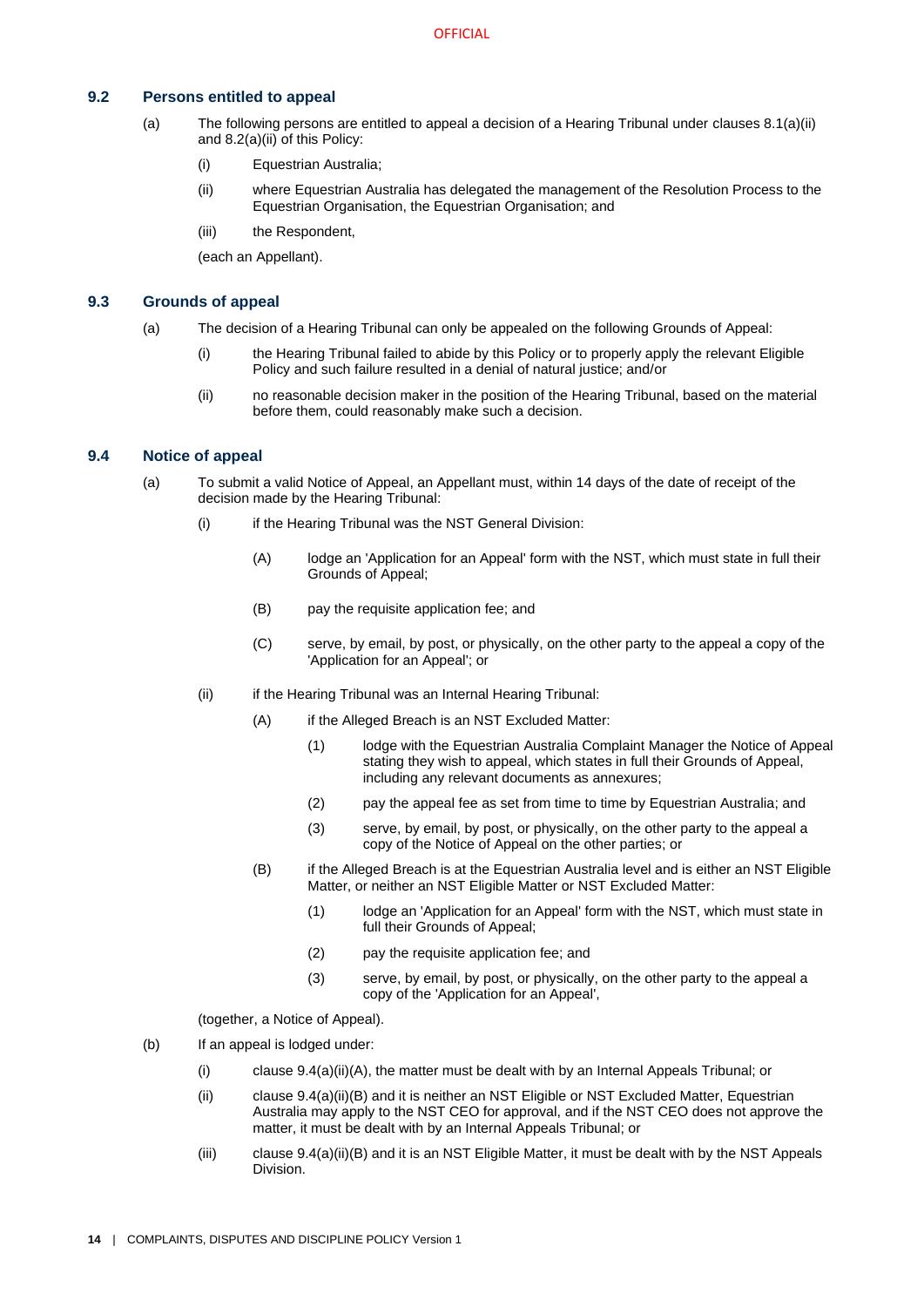## <span id="page-18-0"></span>**9.5 Appeals in the NST Appeals Division**

- (a) If an Appellant lodges a valid Notice of Appeal in the NST Appeals Division, the NST will determine the matter.
- (b) The procedure for an appeal in the NST Appeals Divisions will be in accordance with clause [9.4](#page-17-2) and the NST Legislation.

## <span id="page-18-1"></span>**9.6 Internal Appeals Tribunal**

- (a) If an Appellant lodges a valid Notice of Appeal to be dealt with by an Internal Appeals Tribunal, the Internal Appeals Tribunal will determine the matter.
- (b) The procedure for an appeal in an Internal Appeals Tribunal will be in accordance with clause [9.4](#page-17-2) and [SCHEDULE 2.](#page-24-0)

## <span id="page-18-2"></span>**9.7 Determination for Appeal Tribunal**

- (a) The Appeals Tribunal's arbitration of the appeal:
	- (i) must determine, to the Standard of Proof, whether one or both Grounds of Appeal (as applicable) are proven, and must not rehear the matter or the facts of the Alleged Breach; and
	- (ii) may result in the Appeals Tribunal removing, or altering the Sanction imposed on a Respondent, in accordance with clause [7.5.](#page-15-0)

## <span id="page-18-3"></span>**9.8 Notification of Appeal Tribunal decision**

- (a) The Appeal Tribunal will notify the parties to the proceeding of the decision in accordance with its relevant procedures, after which the Equestrian Australia Complaint Manager will:
	- (i) notify and provide a copy of the decision to Sport Integrity Australia (if not already done); and
	- (ii) proceed to finalising the Complaint in accordance with clause [10.](#page-18-4)

# <span id="page-18-4"></span>**10. Finalising Complaints**

## <span id="page-18-5"></span>**10.1 Finalisation of Resolution Process**

- (a) A Resolution Process will be finalised, and an outcome reached when:
	- (i) No Further Action when Sport Integrity Australia notifies the relevant parties of its determination under clause [6.1;](#page-13-2)
	- (ii) Breach Notice where the Respondent admits the Alleged Breach, waives their right to a hearing and accepts the Sanction, or is deemed to have done so under clause [7.2\(d\);](#page-14-4)
	- (iii) Hearing Tribunal where the parties to the proceeding are notified of the decision and no appeal has been filed; or
	- (iv) Appeal Tribunal where the parties to the proceeding are notified of the decision.
- (b) Once the applicable Resolution Process (including any appeal) under this Policy has concluded, the decision is final and binding on all parties involved and there is no further right of appeal to any external body or tribunal.

#### <span id="page-18-6"></span>**10.2 Notification of outcome and implementation of Sanction**

- (a) When a Resolution Process is finalised, the Equestrian Australia Complaint Manager will:
	- (i) notify Sport Integrity Australia, the Equestrian Organisation (if applicable), the Complainant and Respondent of the outcome in writing, unless otherwise provided for in this Policy;
	- (ii) take all necessary steps to implement any Sanction imposed (if applicable); and
	- (iii) ensure Equestrian Australia publicly discloses the matters referred to in claus[e 3.8](#page-8-0)[\(c\)](#page-8-6) (if applicable).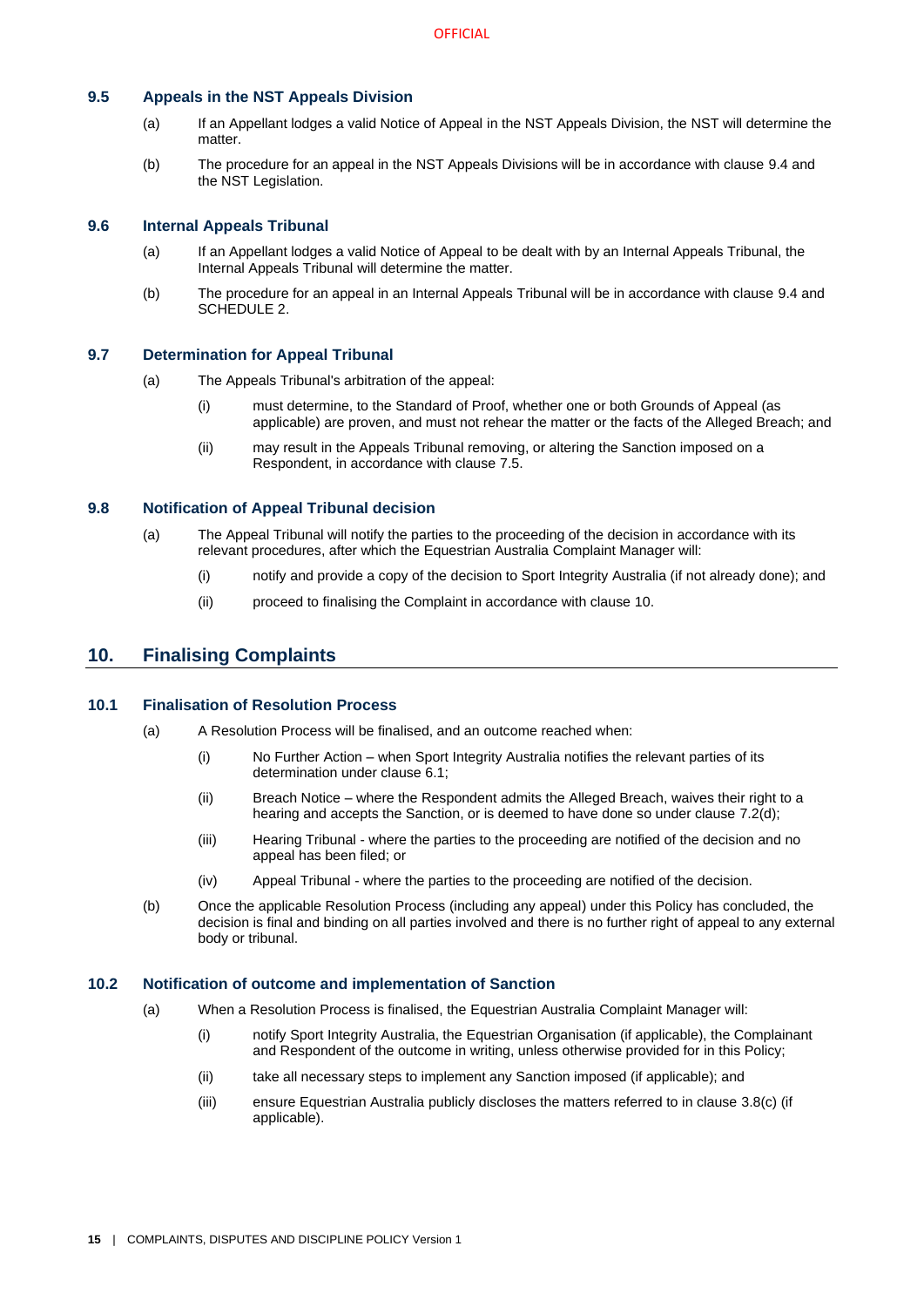## <span id="page-19-0"></span>**10.3 Recording Decisions and Outcomes**

- (a) Equestrian Australia shall keep records of all Complaints for a minimum of 7 years from the date the Resolution Process is finalised, which will include at a minimum a record (including dates, where relevant) of:
	- (i) the Alleged Breach;
	- (ii) the Complainant;
	- (iii) the Respondent:
	- (iv) the Resolution Process;
	- (v) the Outcome; and
	- (vi) any Sanctions and/or Provisional Action imposed.
- (b) Records must be maintained in a secure and confidential place, which may be electronically.

# <span id="page-19-1"></span>**11. Interpretation & Other Information**

# <span id="page-19-2"></span>**11.1 Commencement**

This Policy commences on the date printed on the front cover (Commencement Date).

## <span id="page-19-3"></span>**11.2 Prior complaints**

Complaints relating to conduct which occurred prior to the Commencement Date:

- (a) must be dealt with under the policies and processes of Equestrian Australia or relevant Equestrian Organisation existing at the time the complaint was made, regardless of where that Complaint is at in that process;
- (b) cannot be resubmitted to Sport Integrity Australia under this Policy; and
- (c) are not subject to any appeal under this Policy.

# <span id="page-19-4"></span>**11.3 Requirements for Equestrian Organisations**

Equestrian Organisations must adopt and implement this Policy as their complaints management policy for complaints arising under all Eligible Policies.

# <span id="page-19-5"></span>**11.4 Interpretation**

- (a) Any document required to be provided under this Policy may be given by:
	- (i) sending it to an email or other electronic address, or to a postal address, nominated by the recipient party; or
	- (ii) email, post, or hand delivering it to that party's registered office.
- (b) A document is taken to have been received under this Policy if sent by email or other electronic transmission, on the date of transmission, or if hand delivered, on the date of delivery or if sent by post, 5 business days after it was sent.
- (c) Relevant Persons are responsible for keeping their contact details up to date with Equestrian Australia or the Relevant Organisation they are associated with, as appropriate. Delivery to the last known address is sufficient in circumstances where the current whereabouts of a Relevant Person are not known.

## <span id="page-19-6"></span>**11.5 Amendment**

- (a) Sport Integrity Australia in conjunction with Equestrian Australia may amend this Policy from time to time. Equestrian Australia / Equestrian Organisation must make the new version available on their website as soon as possible including the date on which any amendment/s take effect.
- (b) Any Complaint under this Policy which is not finalised at the time of an amendment to this Policy will continue to be processed under the substantive provisions of this Policy in force at the time Sport Integrity Australia received the Complaint Form, unless Sport Integrity Australia and/or the Hearing Tribunal determines the principle of "lex mitior" appropriately applies in the circumstances.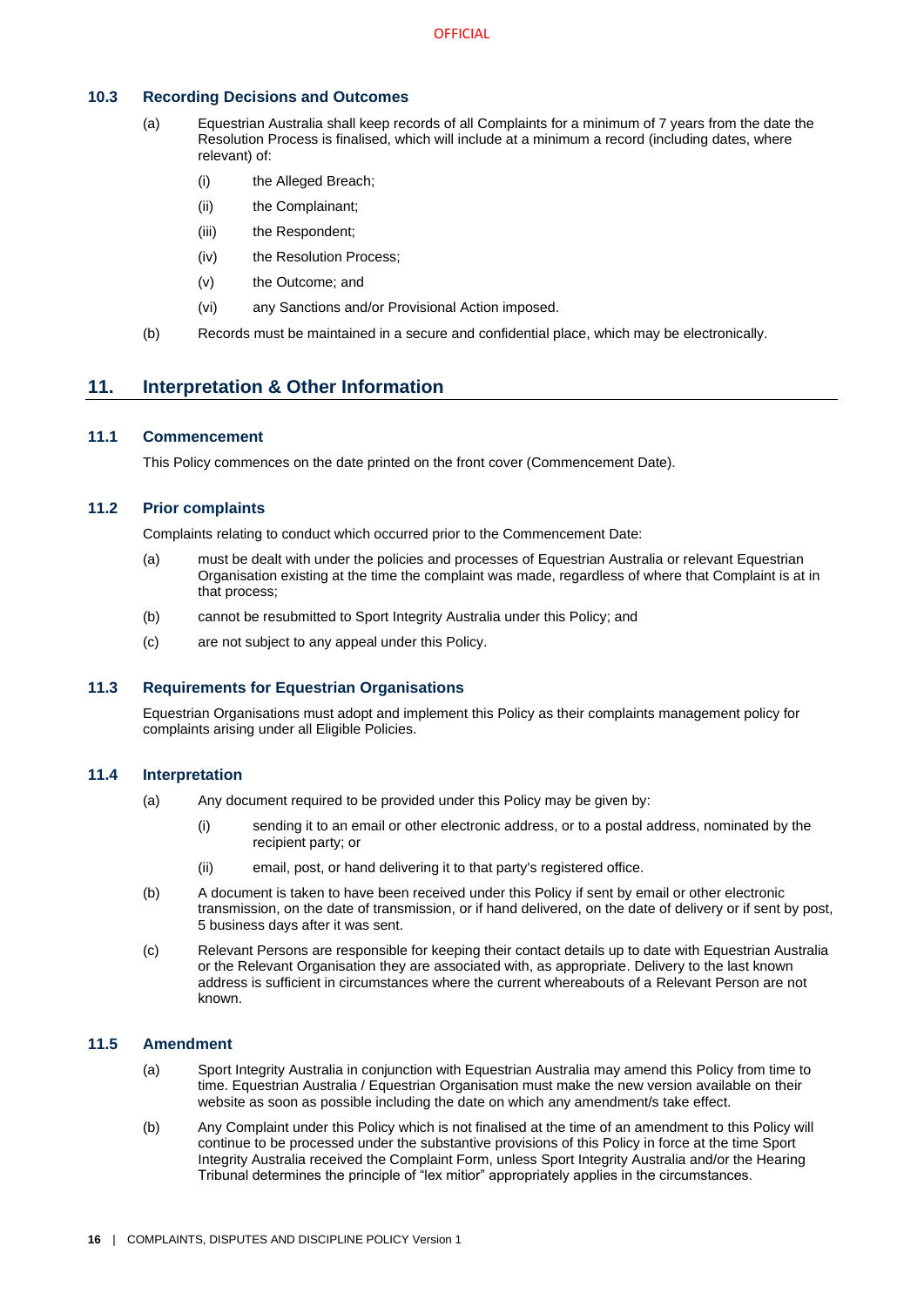# <span id="page-20-0"></span>**SCHEDULE 1- Internal Hearing Tribunal Procedure**

#### **Interpretation**

1. In this Schedule:

**Chair** means the chair of a particular Hearings Tribunal in accordance with this Schedule.

**Legal Practitioner** is a person holding a current practising certificate as a lawyer or barrister in any Australian jurisdiction.

**Sports Administrator** means a person who currently, or within the previous five years, is or has been employed in the field of sports administration.

**Tribunal Member** means an individual person sitting on a Tribunal.

- 2. Defined terms not otherwise defined in this Schedule have the meaning given to them in the Policy.
- 3. All clause references refer to this Schedule unless otherwise provided.

#### **Convening Tribunal**

- 4. As required under claus[e 8.2](#page-16-2) of the Policy, the Equestrian Australia Complaint Manager will convene a Tribunal in accordance with this Schedule.
- 5. The Tribunal shall be convened as soon as reasonably practicable in the circumstances, and shall endeavour to convene a hearing:
	- (a) For a referral under clause [8.2\(a\)\(i\)](#page-16-13) (provisional action) of the Policy, no later than one week after notification by the Equestrian Australia Complaint Manager;
	- (b) For a referral under clause [8.2\(a\)\(ii\)](#page-16-11) (breach/sanction) of the Policy, no later than three weeks after notification by the Equestrian Australia Complaint Manager.

## **Composition of Tribunal**

- 6. Subject to clause[s 7](#page-13-4) and [9](#page-16-5) each Tribunal shall:
	- (a) comprise three Tribunal Members appointed by the Equestrian Australia Complaint Manager;
	- (b) comprise at least one Legal Practitioner and one Sports Administrator;
	- (c) be chaired by the Chair, who shall be appointed by the Equestrian Australia Complaint Manager and shall be:
		- (i) a Legal Practitioner; and
		- (ii) a person of experience and skills suitable to the function of chairing a tribunal.
- 7. A Tribunal convened to hear a matter referred under clause [8.2\(a\)\(i\)](#page-16-13) (Provisional Action) of the Policy will comprise of a single Tribunal Member appointed by the Equestrian Australia Complaint Manager who is a person of suitable experience and skills, independent of Equestrian Australia and (if applicable) Equestrian Organisation.
- 8. The Equestrian Australia Complaint Manager shall use reasonable endeavours to ensure that the Tribunal Members selected do not have any actual or perceived conflict of interest in relation to the Alleged Breach that might reasonably call into question the impartiality of the Tribunal.
- 9. Should a Tribunal Member become unable to sit on a Tribunal following the convening of the Tribunal for whatever reason, the Equestrian Australia Complaints Manager shall appoint a replacement Tribunal Member.
- 10. Should a party challenge the impartiality of a Tribunal Member, the challenge will be determined by the Chair sitting alone, unless that challenge relates to the Chair in which case it will be determined by:
	- (a) the Equestrian Australia Complaints Manager; or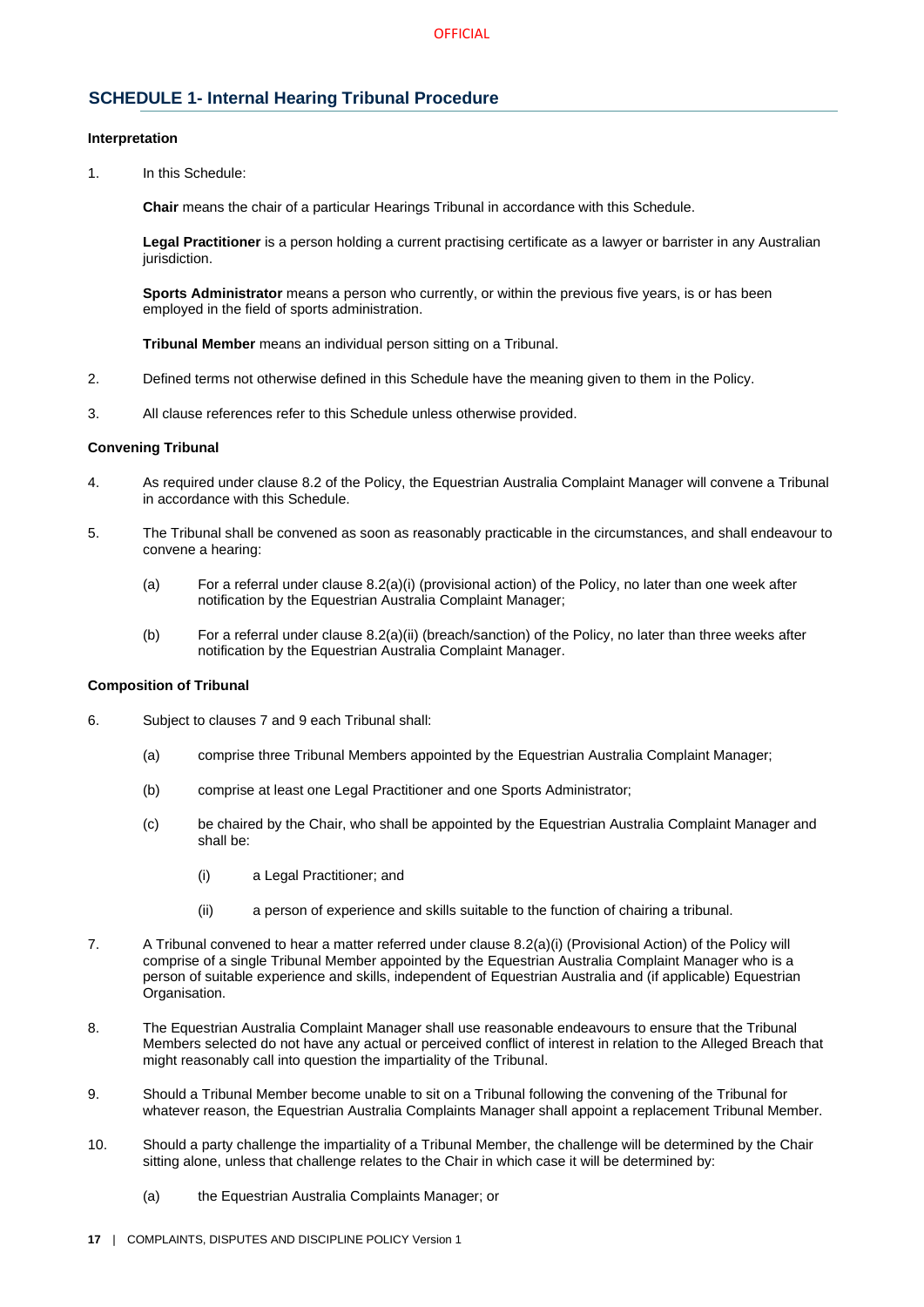- (b) if the Equestrian Australia Complaints Manager is unavailable or unable to act, the other members of the Tribunal.
- 11. There shall be no right of appeal from a decision made under clause 9.
- 12. No Internal Hearing Tribunal decision shall be invalidated by any irregularity in the appointment of a Tribunal Member.

## **Responsibilities of Chair**

- 13. Without limiting any other duties of the Chair set out under this Schedule, the person appointed as Chair of the Tribunal shall have the following responsibilities:
	- (a) to chair hearings of the Tribunal;
	- (b) to ensure accurate records are kept of all the Internal Tribunal's proceedings and decisions, including at a minimum:
		- (i) particulars of the hearing, including date, time, and location;
		- (ii) the names of each Tribunal Member, Respondent, witnesses called, and any other parties permitted to attend by the Internal Tribunal;
		- (iii) the decision of the Tribunal, including any Sanction imposed, whether given to the parties orally, in writing or a combination of both, and the date(s) of communication;
	- (c) to ensure that the hearing is conducted in accordance with the principles of procedural fairness; and
	- (d) to communicate to all parties of a Tribunal the results of such Tribunal and provide a copy of the record of result to the Equestrian Australia Complaints Manager within seven days of the hearing.

#### **Attendance at Internal Hearing Tribunal**

- 14. The following persons shall be required to attend the Internal Tribunal Hearing conducted under this Schedule:
	- (a) the Respondent; and
	- (b) Equestrian Australia / Equestrian Organisation.
- 15. The following persons shall be entitled to attend a Tribunal hearing:
	- (a) Sport Integrity Australia;
	- (b) any person that the Chair in their absolute discretion believes will assist the Tribunal and invites to attend the Tribunal for that purpose; and
	- (c) where a Respondent or a witness is a Vulnerable Person, an adult adviser, who will, unless unavailable or other extraordinary circumstance, be such person's parent or guardian.
- 16. Each party appearing at or before the Tribunal shall bear their own costs.

#### **Non-attendance by Respondent(s)**

- 17. If a Respondent fails to attend the Internal Tribunal Hearing without reasonable cause, the hearing may proceed and a determination may be made by the Tribunal in the absence of the Respondent, provided that the Tribunal is satisfied that this Schedule has been complied with.
- 18. If Equestrian Australia / Equestrian Organisation fails to attend a Tribunal hearing without reasonable cause, the hearing may proceed and a determination may be made by the Tribunal in the absence of that person, provided that the Tribunal is satisfied that all notification procedures under this Schedule have been carried out.

#### **Adjournments**

19. A Respondent or Equestrian Australia /Equestrian Organisation may apply to the Chair to have an Internal Tribunal Hearing adjourned if there are compelling circumstances that warrant such steps being taken to avoid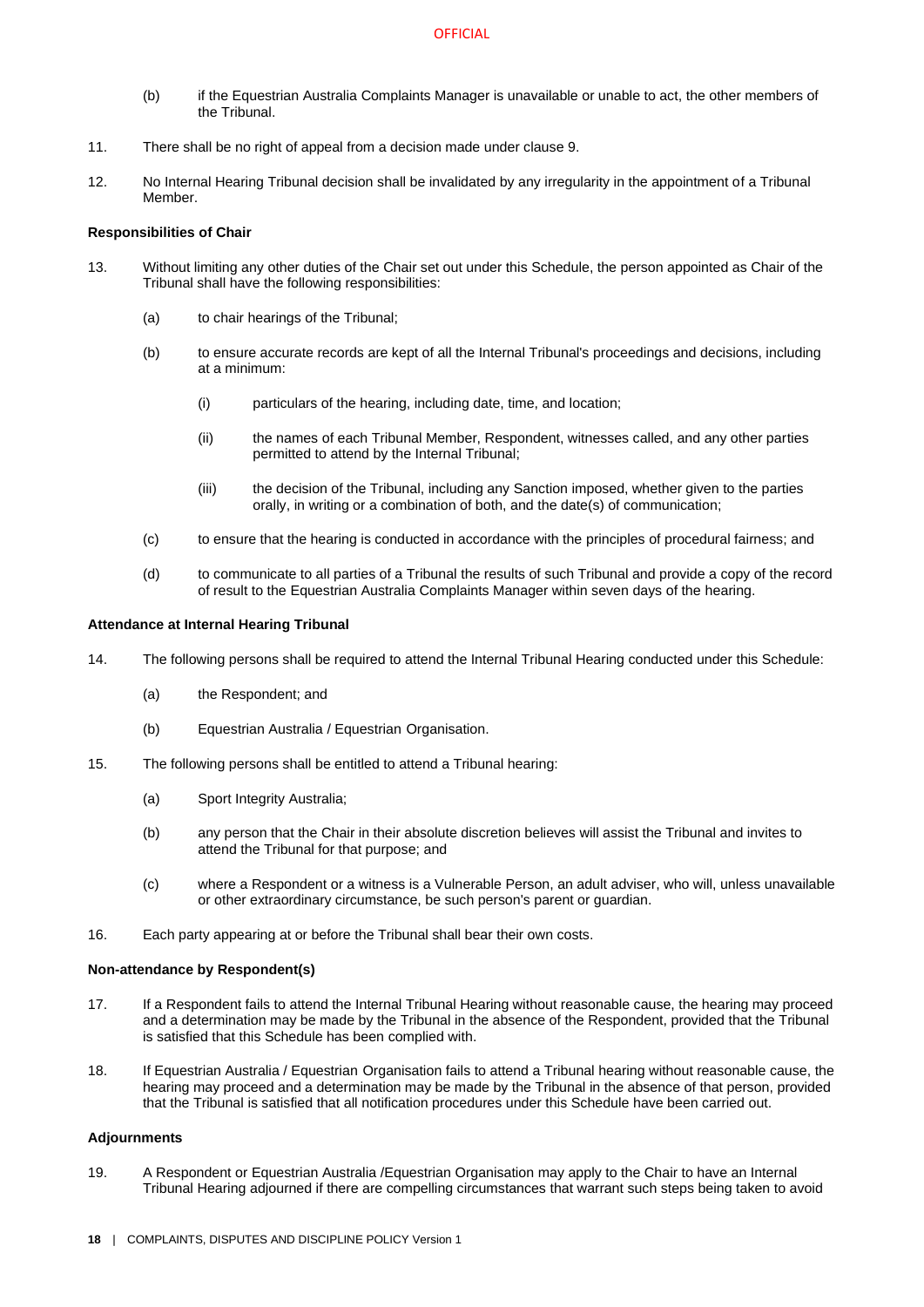costs, hardship, or significant inconvenience to one or more parties. The Tribunal has sole discretion on whether or not to grant the application.

## **Procedure of Tribunal**

- 20. The Tribunal shall conduct the hearing in such manner as it sees fit and may in its absolute discretion:
	- (a) convene the hearing by way of video or teleconference if the circumstances warrant;
	- (b) consider any evidence, and in any form that it deems relevant;
	- (c) question any person giving evidence;
	- (d) limit the number of witnesses presented to those who provide any new evidence; and
	- (e) act in an inquisitorial manner in order to establish the truth of the issue/case before it.
- 21. Without limiting the Tribunal's power to regulate its own procedure as it sees fit, the Tribunal shall ordinarily proceed in accordance with the following steps:
	- (a) If a body corporate, Equestrian Australia or Equestrian Organisation is a party to a Tribunal hearing, one member of that body corporate, Equestrian Australia or Equestrian Organisation shall be appointed by the body corporate, Equestrian Australia or Equestrian Organisation to act as spokesperson for such body at the Tribunal.
	- (b) At the commencement of a hearing, the Chair will identify the Tribunal Members and determine whether the Respondent is present to answer the allegation(s) in the Alleged Breach.
	- (c) The parties will be notified of their right to remain in the hearing until all evidence is presented but not to be present while the Tribunal considers its findings and determines an appropriate Sanction (if any).
	- (d) The Chair shall advise all those persons present of the method of recording the hearing (if any).
	- (e) The Alleged Breach shall be read out in the presence of all persons eligible to be present.
	- (f) The Respondent shall be asked whether or not they intend to dispute the Alleged Breach and the Sanction (if any).
	- (g) If the Respondent does not dispute the Alleged Breach, the Chair will provide the parties with an opportunity to make submissions as to the appropriate Sanction (if any) to be imposed.
	- (h) If the Respondent does dispute the Alleged Breach, the Chair will invite Equestrian Australia /the Equestrian Organisation to give evidence and witnesses (if any) shall be called upon to give their evidence in turn, subject to the approval of the number of witnesses to be called by the Tribunal in its discretion. The Respondent has a right to cross examine any witness called. Equestrian Australia /the Equestrian Organisation may summon the Respondent to give evidence and cross examine them.
	- (i) Each witness shall be entitled to leave the Tribunal hearing after giving evidence unless otherwise directed by the Tribunal. Witnesses shall be entitled to remain in the hearing room after giving evidence with the permission of the Tribunal.
	- (j) The Respondent shall then be entitled to present their defence. Witnesses may be called subject to the approval of the number of witnesses to be called by the Tribunal in its discretion. Equestrian Australia /the Equestrian Organisation has a right to cross examine the Respondent or any witness called.
	- (k) Where a Vulnerable Person exercises his/her right to have an adult adviser present in accordance with this Schedule, a reasonable opportunity for consultation between the Vulnerable Person and the adviser shall be provided by the Tribunal.
	- (l) Where a party makes video evidence available to the Tribunal, it may, at the discretion of the Tribunal, be presented. The onus of providing suitable viewing equipment shall lie with the person requesting that the evidence be presented.
	- (m) The Tribunal may, so as to limit inconvenience to witnesses, allow evidence to be given by telephone or videoconference.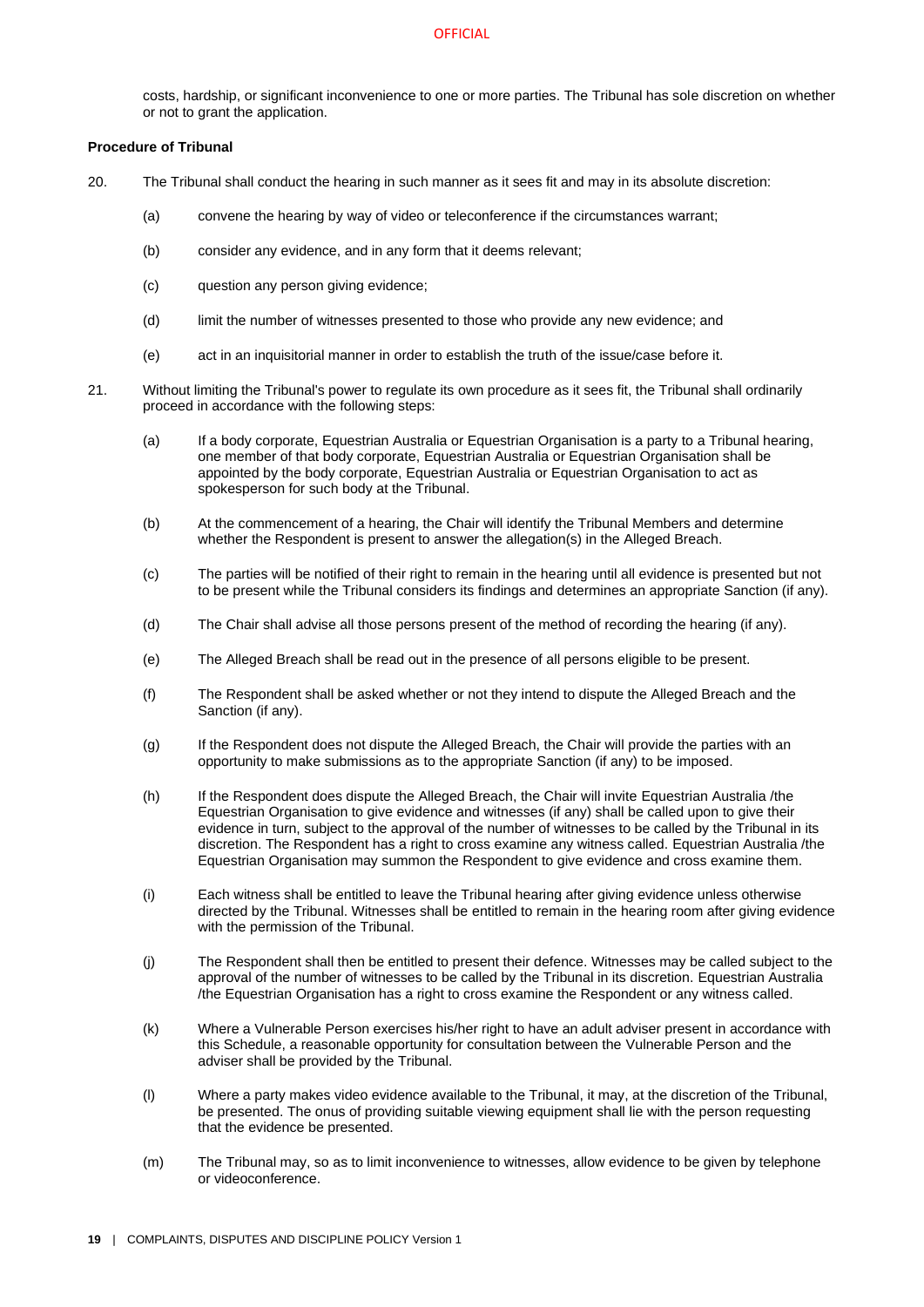- 22. At the conclusion of all of the evidence and submissions the Chair shall ask all persons present to leave the hearing room while the Tribunal considers its findings.
- 23. If the Tribunal is satisfied that a breach of an Eligible Policy has been proven using the Standard of Proof, it shall find the breach proven. Otherwise, the Complaint of the Alleged Breach shall be dismissed.
- 24. If the Tribunal is not satisfied that the particular alleged breach has been proved but is satisfied that a lesser breach of an Eligible Policy has been proven, then the Internal Tribunal may find such lesser breach proven.
- 25. Where it appears to the Tribunal that Equestrian Australia /the Equestrian Organisation has made an error in identifying the correct alleged breach of an Eligible Policy, or omitted alleged breaches that should have been made, the Tribunal may amend the allegation(s), subject always to the requirement that the Respondent must be informed of the new allegations and given an opportunity to respond to such allegations.
- <span id="page-23-2"></span>26. Where the Tribunal finds that one or more alleged breaches of an Eligible Policy have been proven, it shall inform the parties of its decision and provide Equestrian Australia /the Equestrian Organisation and the Respondent with an opportunity to make submissions as to Sanction (if the parties have not already had an opportunity to make such submissions). The Tribunal may, in its absolute discretion, decide that it is appropriate to:
	- (a) receive oral submissions as to Sanction immediately after delivering its decision as to the Alleged Breach; or
	- (b) adjourn the hearing to allow the parties to make submissions as to Sanction on some later date, in which case, the Tribunal shall direct whether submissions should be made orally or in writing.
- 27. After considering the parties' submissions as to Sanction, the Tribunal shall determine the Sanction to be imposed (if any) in accordance with clause [7.5](#page-15-0) of the Policy and shall advise the parties of its decision.
- <span id="page-23-0"></span>28. The decision of the Tribunal shall be given by the Chair. The Chair may either:
	- (a) give its decision as to the Alleged Breach and/or Sanction orally at the close of the hearing, with or without short- form oral reasons; or
	- (b) reserve its decision as to the Alleged Breach and/or Sanction but if it does so, it will provide its decision within 14 days of the hearing.
- <span id="page-23-1"></span>29. The Chair must provide written reasons for its decision within 14 days of the hearing.
- 30. Notwithstanding clause[s 28](#page-23-0)[-29](#page-23-1) of this Schedule if the Tribunal has directed the parties to make submissions as to Sanction as per claus[e 26](#page-23-2) above, the Chair will provide its decision and written reasons as to Sanction within 14 days of receipt of the submissions, or as otherwise directed by the Tribunal.
- 31. The Chair will notify the Equestrian Australia Complaints Manager of the decision of the Tribunal and provide a copy of the written reasons. The Complaints Manager will notify the parties of the decision and provide them with a copy of the written reasons.
- 32. For the Tribunal to find something has been proven on the balance of probabilities, it must be satisfied that on the evidence put before it the alleged fact or matter is more probable than not. In reaching this conclusion, the Hearings Tribunal must take into account all relevant factors including the:
	- (a) nature and seriousness of the allegations; and
	- (b) impact of the potential sanctions that may be imposed if the allegations are proven.
- 33. The standard of proof requires greater certainty for a more serious allegation compared with a less serious allegation.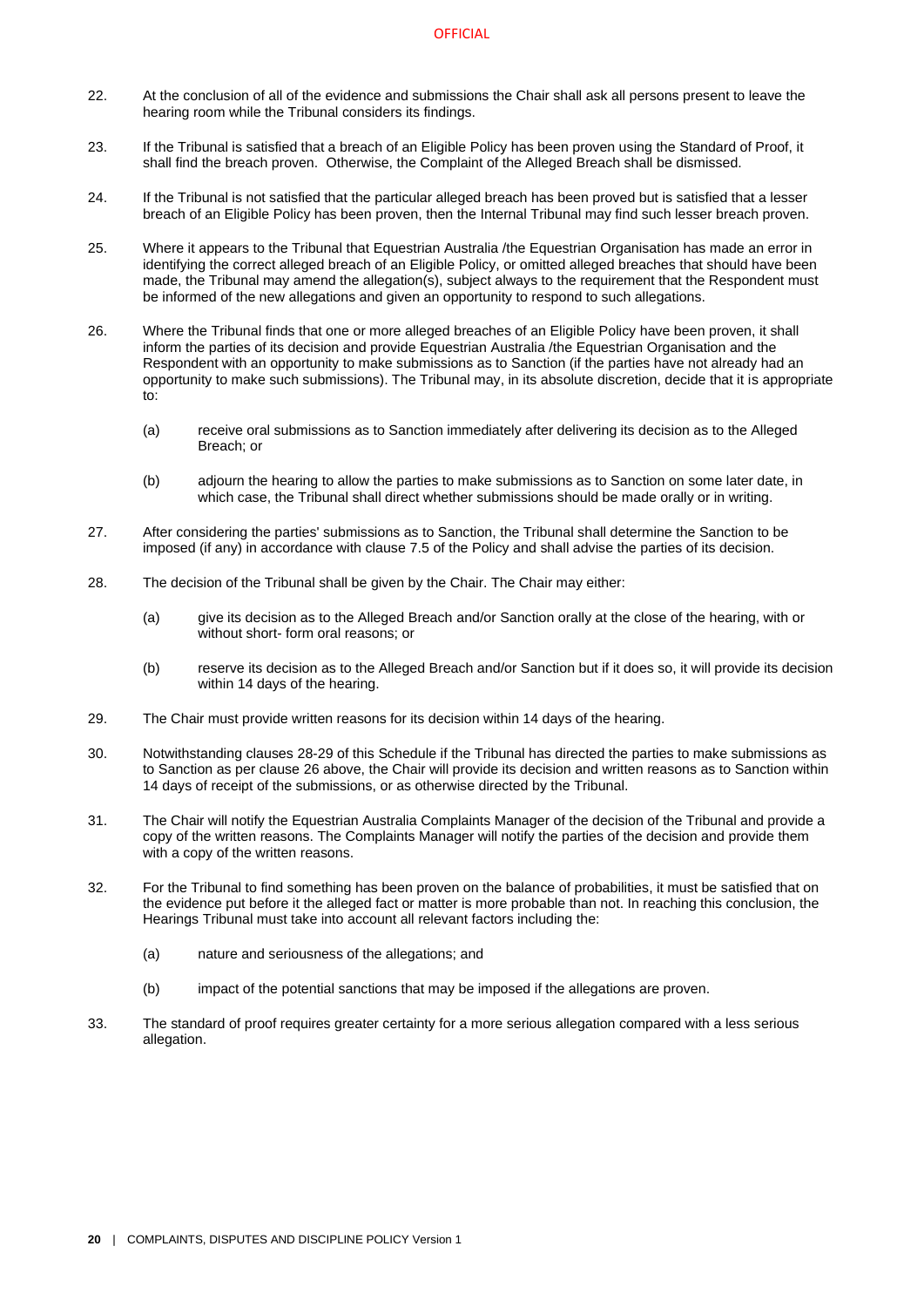# <span id="page-24-0"></span>**SCHEDULE 2- Internal Appeals Tribunal Procedure**

## **Interpretation**

1. In this Schedule:

**Appeal Chair** means the chair of a particular Appeals Tribunal in accordance with this Schedule.

**Tribunal Member** means an individual person sitting on an Appeals Tribunal.

- 2. Defined terms not otherwise defined in this Schedule have the meaning given to them in the Policy or [SCHEDULE 1.](#page-20-0)
- 3. All clause references refer to this Schedule unless otherwise provided.

#### **Convening Internal Appeals Tribunal**

- 4. As required under claus[e 9.6](#page-18-1) of the Policy, the Equestrian Australia Complaints Manager will convene an Appeals Tribunal in accordance with this Schedule.
- 5. The Appeals Tribunal shall be convened as soon as reasonably practicable after a referral under clause [9.6](#page-18-1) of the Policy and shall endeavour to convene no later than two weeks after notification by the Equestrian Australia Complaints Manager.

#### **Composition of Internal Appeals Tribunal**

- 6. Subject to clause [7](#page-24-1) of this Schedule, each Appeals Tribunal shall:
	- (a) comprise three Tribunal Members selected by the Equestrian Australia Complaints Manager;
	- (b) comprise at least one Legal Practitioner and one Sports Administrator; and
	- (c) be chaired by the Appeal Chair who shall be appointed by the Complaints Manager and shall be:
		- (i) a Legal Practitioner; and
		- (ii) a person of experience and skills suitable to the function of chairing an Appeals Tribunal,

none of whom sat on or was involved in the original Hearings Tribunal for the Alleged Breach subject of the appeal.

<span id="page-24-1"></span>7. Clauses 9 - 11 (inclusive) o[f SCHEDULE 1](#page-20-0) apply to an Appeals Tribunal with any necessary amendments.

## **Procedure of Internal Appeals Tribunal**

- 8. Subject to this Schedule, the Appeals Tribunal and persons appearing before it are bound by the same procedures under this Policy as if the Appeals Tribunal was the Tribunal hearing a matter at first instance.
- 9. The Appeals Tribunal must limit its hearing to consideration of the Ground(s) of Appeal relied upon by the Appellant under clause [9.3\(a\)](#page-17-5) of the Policy, in accordance with clause [9.5](#page-18-0) of the Policy.
- 10. The Respondent to an Appeals Tribunal will be given the opportunity to file a written submission in response to the Notice of Appeal.
- 11. The parties to an Appeal Tribunal may not call witnesses unless given leave to do so by the Appeals Tribunal. The Appeals Tribunal will not allow a party to call a witness to give evidence in relation to any matter outside of the Ground(s) of Appeal relied upon by the Appellant.
- 12. An Appeals Tribunal has the power to:
	- (a) dismiss the appeal;
	- (b) uphold the appeal;
	- (c) impose any of the Sanctions set out in the Policy; or